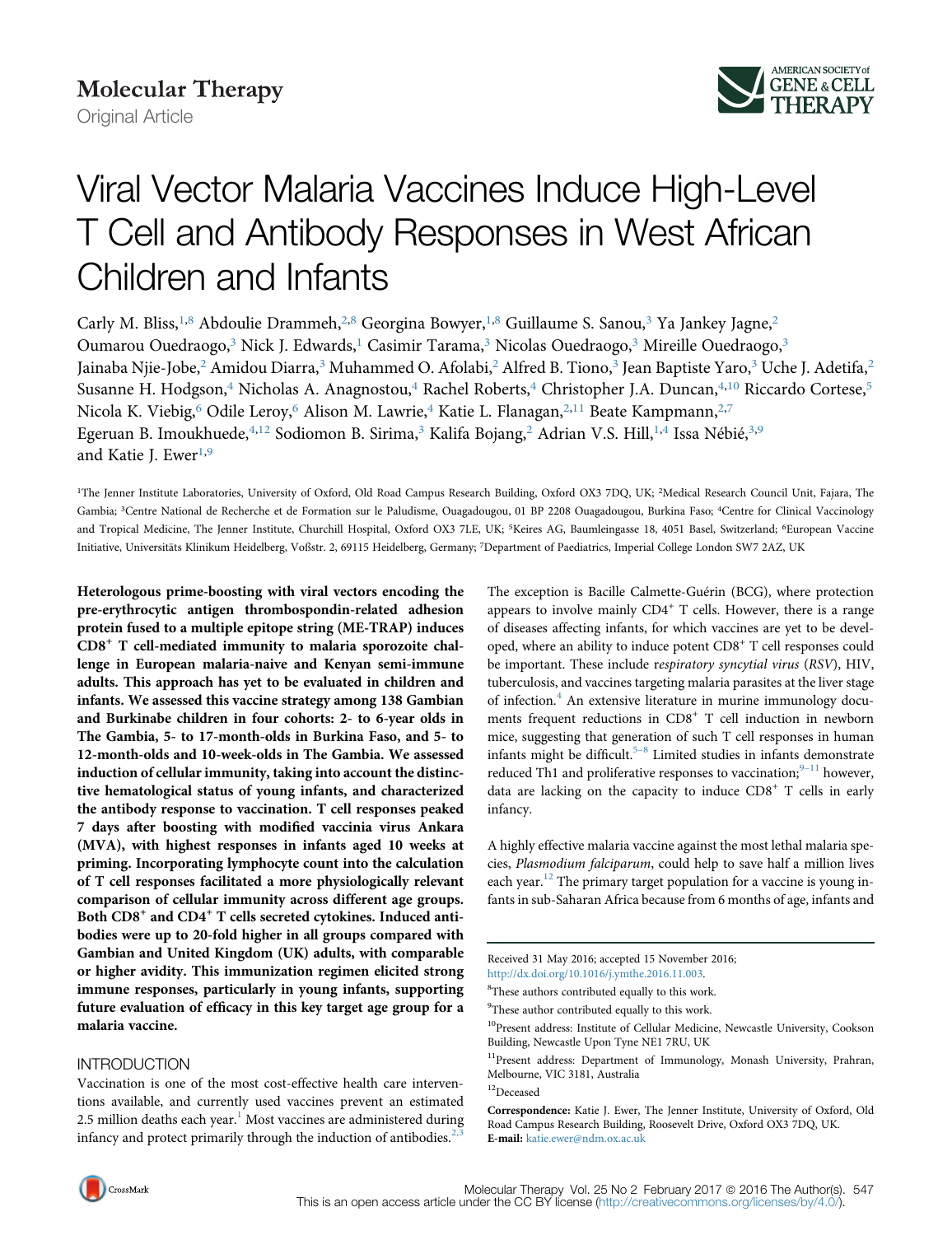| Table 1. Study Outline                                                                    |               |              |    |                                                       |                                                     |
|-------------------------------------------------------------------------------------------|---------------|--------------|----|-------------------------------------------------------|-----------------------------------------------------|
| Group                                                                                     | Age           | Site         | Ν  | 1 <sup>st</sup> Vaccine Dose<br>ChAd63<br>ME-TRAP, vp | 2 <sup>nd</sup> Vaccine<br>Dose MVA<br>ME-TRAP, PFU |
| 1a                                                                                        | $2-6$ years   | The Gambia   | 6  | $1 \times 10^{10}$                                    | $1\times10^8$                                       |
| 1 <sub>b</sub>                                                                            |               |              | 6  | $1 \times 10^{10}$                                    | $2\times10^8$                                       |
| 1c                                                                                        |               |              | 6  | HDCRV (1 mL)                                          | HDCRV (1 mL)                                        |
| 1 <sub>d</sub>                                                                            |               |              | 6  | $5 \times 10^{10}$                                    | $1\times10^8$                                       |
| 1e                                                                                        |               |              | 6  | $5 \times 10^{10}$                                    | $2 \times 10^8$                                     |
| 1 <sup>f</sup>                                                                            |               |              | 6  | HDCRV (1 mL)                                          | HDCRV (1 mL)                                        |
| 2a                                                                                        | 5–12 months   | The Gambia   | 12 | $1 \times 10^{10}$                                    | $1 \times 10^8$                                     |
| 2 <sub>b</sub>                                                                            |               |              | 12 | $5 \times 10^{10}$                                    | $1\times10^8$                                       |
| 2c                                                                                        |               |              | 12 | no vaccine                                            | no vaccine                                          |
| 3a                                                                                        | 10 week       | The Gambia   | 12 | $1 \times 10^{10}$                                    | $1\times10^8$                                       |
| 3 <sub>b</sub>                                                                            |               |              | 12 | $5\times10^{10}$                                      | $1 \times 10^8$                                     |
| 3c                                                                                        |               |              | 12 | no vaccine                                            | no vaccine                                          |
| 4                                                                                         | $5-17$ months | Burkina Faso | 30 | $5 \times 10^{10}$                                    | $1\times10^8$                                       |
| vp, viral particles; PFU, plaque-forming units; HDCRV, human diploid cell rabies vaccine. |               |              |    |                                                       |                                                     |

children in this region bear the greatest burden of malaria mortality.<sup>[12](#page-11-0)</sup> The most advanced malaria vaccine, RTS,S/AS01, shows good efficacy against controlled human malaria infection (CHMI) in adults in the United States,<sup>[13,14](#page-11-0)</sup> however, efficacy against clinical malaria observed among 6- to 12-week-old infants in a large phase 3 clinical trial was  $\sim$ 30% over 12 months,<sup>[15,16](#page-11-0)</sup> and declined thereafter, well below the target of 75% efficacy against clinical malaria specified by the updated Malaria Vaccine Technology Roadmap.[17,18](#page-11-0) RTS,S/AS01 does not induce CD8<sup>+</sup> T cells; efficacy is mediated by IgG antibodies and  $CD4<sup>+</sup>$  T cells against the circumsporozoite (CS) protein, a pre-erythrocytic antigen that is highly abundant during the sporozoite stage of the parasite life cycle.<sup>[19](#page-11-0)–22</sup> Immunogenicity data from efficacy trials demonstrated that the levels of anti-CS antibodies induced in 6- to 12week-old infants were 3-fold lower than in 5- to 17-month-olds, suggesting that RTS,S/AS01 is less immunogenic in young in-fants.<sup>[15,23](#page-11-0)</sup> This stage of the parasite life cycle is an attractive target for a humoral response as sporozoites can be eliminated before infecting host hepatocytes, however, this window may be as brief as 30 min.<sup>[24](#page-11-0)</sup> The liver-stage of the *P. falciparum* life cycle is also a leading target for vaccination. This stage lasts between 5.5 and 7 days in humans, $25-27$  $25-27$  thus prolonging the opportunity for antigen-specific CD8<sup>+</sup> T cells to locate and kill infected hepatocytes.

We have previously described vaccination approaches employing the sporozoite antigen thrombospondin-related adhesion protein (TRAP) fused to a multiple epitope string (ME) in a number of deliv-ery platforms including DNA and replication-deficient viral vectors.<sup>[28](#page-11-0)</sup> Most recently, we have demonstrated the safety and immunogenicity of a heterologous prime-boost approach using a chimpanzee adenovirus (ChAd63) and modified vaccinia virus Ankara (MVA), both en-coding the ME-TRAP subunit.<sup>[29](#page-11-0)–31</sup> This regimen induces cellular immunity comprising both  $CD4^+$  and  $CD8^+$  phenotypes and IgG antibody responses in malaria-naive and semi-immune adults.<sup>[32,33](#page-11-0)</sup> Against CHMI with P. falciparum-infected mosquitoes, ChAd63 MVA ME-TRAP elicited 21% sterile efficacy and significantly delayed the time-to-patency of malaria in a further  $36\%$  of vaccinees.<sup>[34](#page-11-0)</sup> Efficacy was strongly associated with monofunctional interferon-gamma (IFN $\gamma$ )-secreting CD8<sup>+</sup> T cells. In a recent field trial in Kenyan adults, 67% efficacy against malaria infection was induced by the same immunization regime, and again, a T cell correlate of efficacy was observed.<sup>[35](#page-11-0)</sup> Significant anti-TRAP IgG titers after heterologous prime-boost with ChAd63 ME-TRAP and MVA ME-TRAP could also contribute to vaccine efficacy. $33$ 

We present here a detailed evaluation of the high-level T cell and antibody responses induced by this regimen in young children and infants. Infants have very different hematological parameters to older children and adults: total blood volume is substantially lower and numbers of circulating lymphocytes per ml significantly higher.<sup>[36](#page-11-0)</sup> We propose an alternative approach for calculating T cell responses following vaccination, which takes account of the higher lymphocyte count in infants and young children. This methodology is especially relevant when comparing cellular immunogenicity across age groups.

Here, we report T cell and antibody immunogenicity across four pediatric age strata ranging from 6 years to 10 weeks old, from three clinical vaccine studies using the ChAd63 ME-TRAP and MVA ME-TRAP regimen in malaria-exposed African children and infants. Responses are also compared to those of malaria-naive and malariaexposed vaccinated adults. Given that each clinical trial was a small phase I study, combining the datasets together into a single analysis facilitates the observation of trends across age groups and between cohorts with differing malaria exposure. Two clinical trials were performed in the western region of The Gambia in Sukuta, where modest malaria transmission is still observed following seasonal rains, despite a substantial decline in incidence since  $2003$ .<sup>[37](#page-11-0)</sup> A third study was undertaken in Burkina Faso with highly seasonal transmission and a far greater incidence of malaria than in The Gambia, averaging more than one confirmed clinical episode per child per year. $38,39$  An effective malaria vaccine would be useful in both settings.

#### **RESULTS**

#### Study Design

Two hundred children were screened for eligibility across the three trials and 138 eligible children were enrolled, vaccinated, and followed up (Figures S1A and S1B) Trial groups are shown in Table 1. Primary outcomes of safety, reactogenicity, dose-finding, and preliminary cellular immunogenicity from this study are reported separately.<sup>[40](#page-11-0)</sup> Baseline demographics of trial participants are shown in Table S1.

# Immunogenicity

## T Cell Responses Assessed by ELISpot

We report elsewhere ex vivo IFN $\gamma$  ELISpot responses stratified by age and dose in group 1 and group median response data stratified by dose in groups 2, 3, and 4.<sup>[40](#page-11-0)</sup> Peak ELISpot responses were compared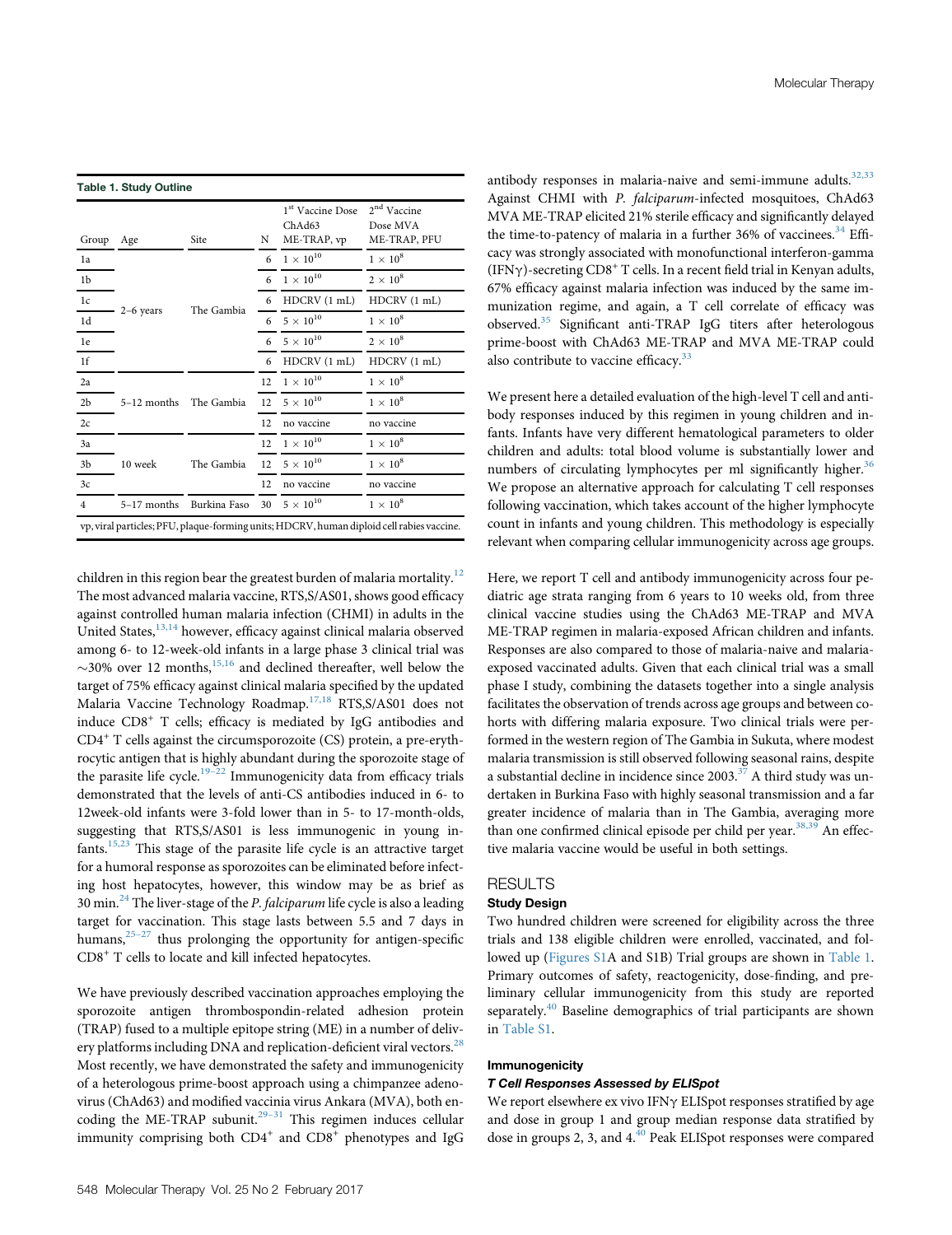

#### Figure 1. ELISpot Responses across Trials with Age De-escalation

(A) Comparison of peak ELISpot immunogenicity at 7 days post-MVA including data from previously published trials in adults,  $32,34$  expressed as SFC per 10<sup>6</sup> PBMC (Kruskal-Wallis test with Dunn's post-test for multiple comparisons between all groups. Dotted lines show lower limit of assay detection (LLD) and positive threshold for ELISpot response. (B) Lymphocyte counts per milliliter of blood for all vaccinated volunteers. (Kruskal-Wallis test with Dunn's post-test for multiple comparisons between all groups. Adult groups not combined due to difference by 2-tailed Mann-Whitney test, p = 0.0009). (C) ELISpot responses expressed as SFC per milliliter of blood (Kruskal-Wallis test with Dunn's post-test for multiple comparisons to adult control group denoted by black bars, Kruskal-Wallis test with Dunn's post-test for multiple comparisons between all pediatric groups denoted by gray bars). Closed circles, UK adults; open circles, Gambian adults; open triangles, all pediatric groups. Numbers in green and group bars represent group medians. \*p < 0.05,  $*$ <sup>\*</sup> $p$  < 0.01,  $*$  $*$  $p$  < 0.001,  $*$  $*$  $*$  $p$  < 0.0001.

between groups in these age de-escalation studies with those from previously published adult phase I trials in the United Kingdom<sup>[34](#page-11-0)</sup> and The Gambia. $32$  A trend toward lower T cell immunogenicity in pediatric vaccinees compared with adult vaccinees was measured, with responses in Burkinabe children significantly reduced (Figure 1A). Notably, responses in 10-week-old Gambian infants were comparable to those in adults and higher than in Burkinabe children aged 5–12 months and 13–17 months (Figure 1A;  $p < 0.0001$ , Kruskal-Wallis test with Dunn's correction for multiple tests). No differences were measured between responses in United Kingdom (UK) and Gambian adults (data not shown<sup>32</sup>). Due to the observation that children under 17 months have significantly higher lymphocyte counts per milliliter of blood than older children and adults (Figure 1B; p < 0.0001, Kruskal-Wallis test with Dunn's correction for multiple tests), expressing ELISpot responses using the number of peripheral blood mononuclear cells (PBMC) as the denominator may not accurately reflect immunogenicity across age groups. We therefore express ELISpot responses as spot-forming cells (SFC) per milliliter of blood by integrating lymphocyte counts collected during routine hematology tests at each time point. Using this arguably more physiologically relevant denominator, T cell responses were comparable between adults, children, and older infants. Furthermore, responses in 10-week-old infants were almost 3-fold higher than UK and Gambian adults (Figure 1C,  $p = 0.0017$ , Kruskal-Wallis test with Dunn's correction for multiple tests against adult control group). No differences were measured between responses in UK and Gambian adults (data not shown). Responses remained higher in Gambian 10-week-old infants compared to both Burkinabe age groups (Figure 1C;  $p = 0.0007$ , Kruskal-Wallis test with Dunn's correction for multiple tests between all pediatric groups).

#### T Cell Responses Assessed by Flow Cytometry

Flow cytometry is reported for samples from Gambian 5- to 12-month-olds and Burkinabe 5- to 17-month-olds. Due to limited PBMC availability and technical issues with the assay, older children and young infants were not assessed. Assessment of cytokine expression 7 days after boosting with MVA ME-TRAP showed detectable IFN $\gamma$ , interleukin 2 (IL-2), and tumor necrosis factor-alpha (TNF- $\alpha$ ) secretion from CD4<sup>+</sup> and CD8<sup>+</sup> T cells ([Figure 2\)](#page-3-0).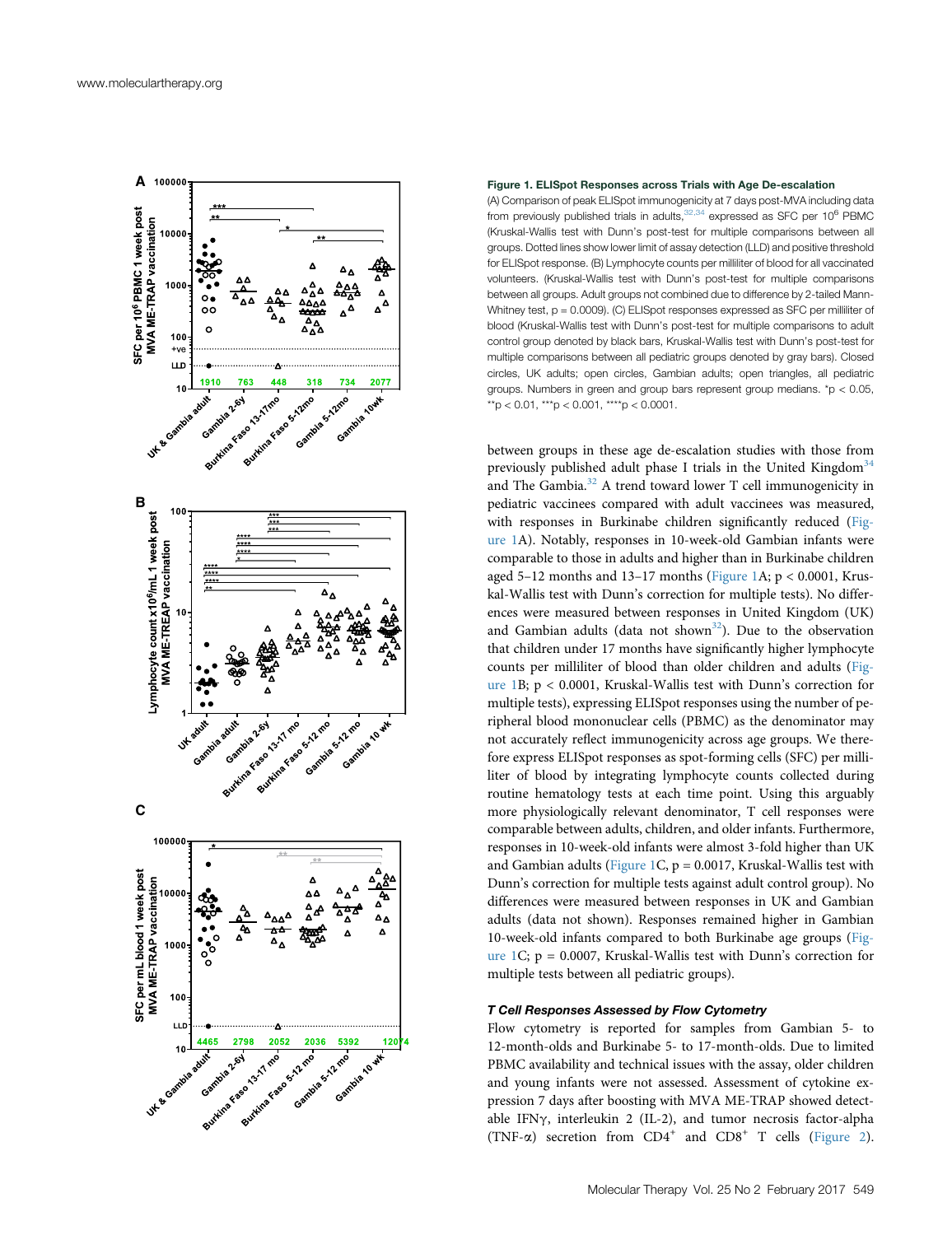<span id="page-3-0"></span>

Expression of the degranulation marker CD107a on  $CD8<sup>+</sup>$  T cells was also evident in 15% of volunteers tested.

#### Antibody Responses after Vaccination

Antibody responses to vaccination in Gambian 2- to 6-year-olds (group 1) were weak, irrespective of priming or boosting dose ([Fig](#page-4-0)[ure 3A](#page-4-0)). IgG titers in Gambian and Burkinabe infants and young children (groups 2, 3, and 4) markedly increased 7 days after boosting with MVA [\(Figure 3B](#page-4-0)). In Gambian 10-week-olds (group 3), IgG titers were significantly higher post-boost in the group that received the higher dose of ChAd63 ME-TRAP ( $p = 0.0008$ , 2-tailed Mann Whitney test, group 3a versus 3b), however, there were no significant effects of ChAd63 ME-TRAP dose in other age groups [\(Figure 3](#page-4-0)B). Responses in all groups of infants and children under 2 years were very substantially and significantly higher than responses in UK and Gam-bian adults [\(Figure 3](#page-4-0)C;  $p = < 0.0001$ , Kruskal-Wallis test with Dunn's correction for multiple tests comparing between all groups). Responses in Gambian 2- to 6-year-olds (group 1) were similar in magnitude to those in adults. IgG subtypes were also measured for each group. IgG1 and IgG3 subclasses showed the highest increase above baseline, with significantly higher titers in infants and young children (groups 2, 3, and 4) than older children (group 1) or adults ([Figures 3D](#page-4-0) and 3E). Titers of IgA antibodies at the peak of the immune response were more frequently detected in the Burkinabe infants, than in the Gambian groups ([Figure 3](#page-4-0)F). IgM antibody responses were low after vaccination and did not vary between groups (data not shown).

Avidity of IgG antibodies was measured at the peak time point ([Fig](#page-6-0)[ure 4A](#page-6-0)) and was significantly higher in Burkinabe infants and children when compared with Gambian 10-week-olds ( $p = 0.0006$ , Kruskal-Wallis test with Dunn's correction for multiple tests). A similar trend in IgG avidity was seen in Gambian 5- to 12-month-olds

#### Figure 2. T Cell Responses by Flow Cytometry

Responses were assessed from cryopreserved PBMC for group 2 (5- to 12-month-olds in the Gambia,  $N = 8$ ) and group 4 (5- to 17-month-olds in Burkina Faso,  $N = 12$ ). Dotted lines represent the lower limit of detection for CD4<sup>+</sup> and CD8<sup>+</sup> T cell populations. Bars represent geometric means. Open symbols, group 2; closed symbols, group 4.

compared to Gambian 10-week-olds. Children aged 2–6 years (group 1) were not included in this analysis due to the low number of individuals with high enough titers to perform the assay. Differences in antibody avidity between groups were further studied by measuring the avidity of IgG1 and IgG3 subtypes in younger children and infants (groups 2, 3, and 4; [Figures](#page-6-0) [4](#page-6-0)B and 4C), which revealed that the lower IgG avidity in 10-week-olds was largely due to lower avidity of IgG1 antibodies as IgG3 avidity was

comparably low across all groups of infants and children. Avidity of IgG1 antibodies was highest in Gambian infants aged 5–12 months and significantly higher than that in Burkinabe infants of comparable age [\(Figure 4](#page-6-0)B; p < 0.0001, Kruskal-Wallis test with Dunn's correction for multiple tests). A clear effect of age was apparent in Burkinabe 5- to 17-month-olds (group 4), in which IgG1 avidity was positively associated with age at first vaccination (Spearman's  $r = 0.47$ , p 0.02, [Figure 4D](#page-6-0)). Total IgG avidity significantly increased between 1 and 7 weeks post-boost in both Gambian 5- to 12-month-olds and 10-week-olds ( $p = 0.0015$  and  $p = 0.0010$ , respectively, Wilcoxon matched pairs test between time points within the same group, [Fig](#page-6-0)[ure 4](#page-6-0)E). The magnitude of the increase in avidity after boosting was the same for both age groups with the ratio of the avidity at 7 weeks to 1 week post-boost comparable for 5- to 12-month-olds and 10-week-olds [\(Figure 4F](#page-6-0)).

Neutralizing antibodies to the adenovirus vector were measured prior to vaccination in group 1 only and were weaker than those measured previously in Gambian adults (74 ELISA units [EUs], 95% confidence interval [CI] 35-155 in group 1 versus 192 EUs, 95% CI 104-422).<sup>[32](#page-11-0)</sup> Neutralizing antibody titers were not correlated with T cell or antibody responses at the peak time point 7 days after MVA ME-TRAP vaccination ([Figures 4](#page-6-0)G and 4H).

# **DISCUSSION**

We demonstrate here that immunization of children and infants with a prime-boost regimen using ChAd63 and MVA ME-TRAP induces high level T cell and antibody responses to a pre-erythrocytic malaria antigen that has previously demonstrated efficacy against CHMI in malaria naive adults and against natural infection in semi-immune adults.[33](#page-11-0)–<sup>35</sup> Levels of TRAP-specific T cells and IgG were highest in infants who received their priming immunization at 10 weeks of age and an MVA ME-TRAP boost 8 weeks later.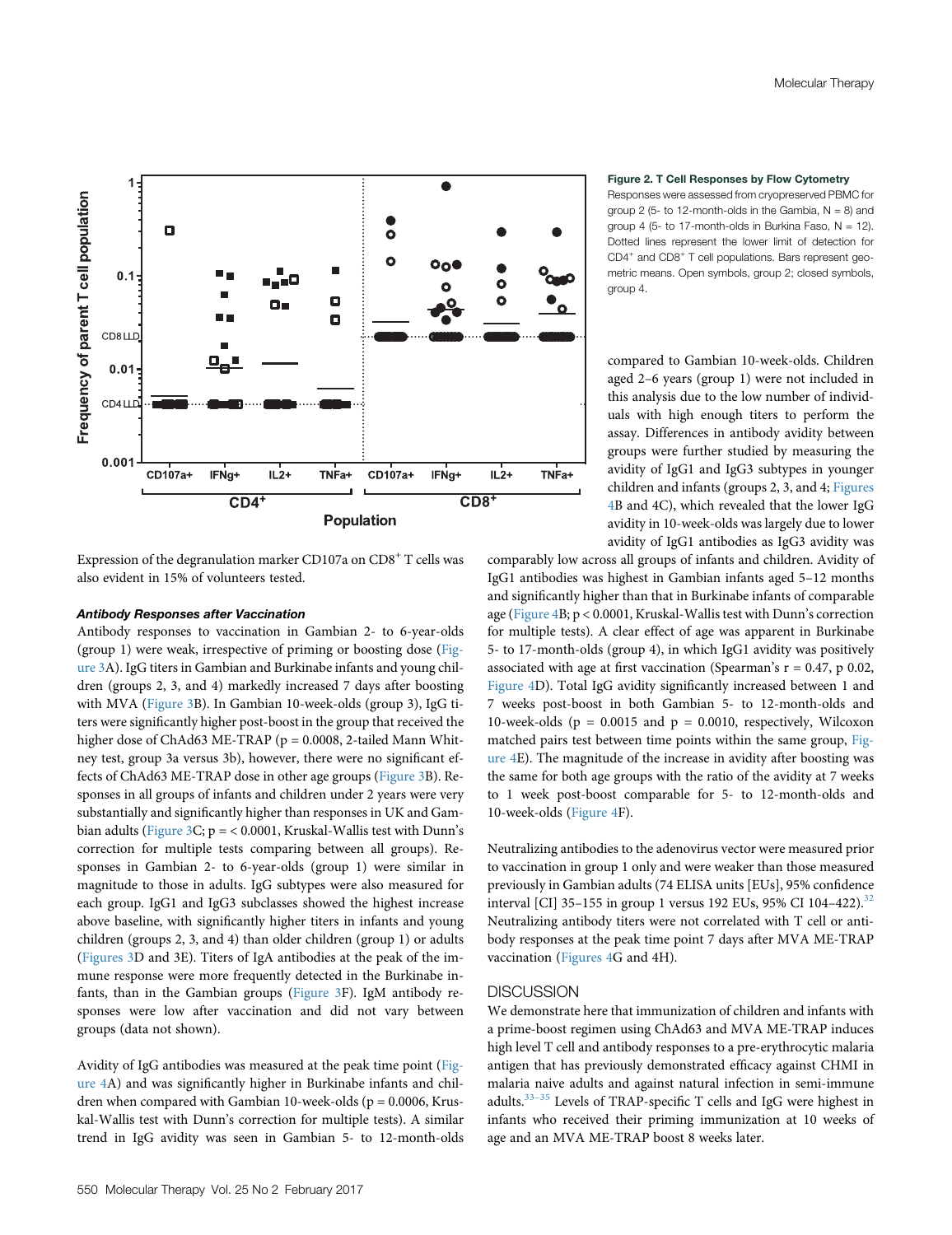<span id="page-4-0"></span>

#### Figure 3. Antibody Responses to Vaccination

(A) Geometric mean time course of anti-TRAP IgG for Gambian 2- to 6-year-olds (group 1) vaccinated with high and low dose ChAd63 ME-TRAP and MVA ME-TRAP. (B) Geometric mean time course of anti-TRAP IgG titer for Gambian 5- to 12-month-olds (group 2), Gambian 10-week-olds (group 3) and Burkinabe 5- to 17-month-olds (group 4). (C) Peak IgG titer at 7 days post-MVA. (D and E) TRAP-specific IgG1 and IgG3 antibodies at day 63 (1 week post-MVA ME-TRAP). (F) TRAP-specific IgA antibodies at day *(legend continued on next page)*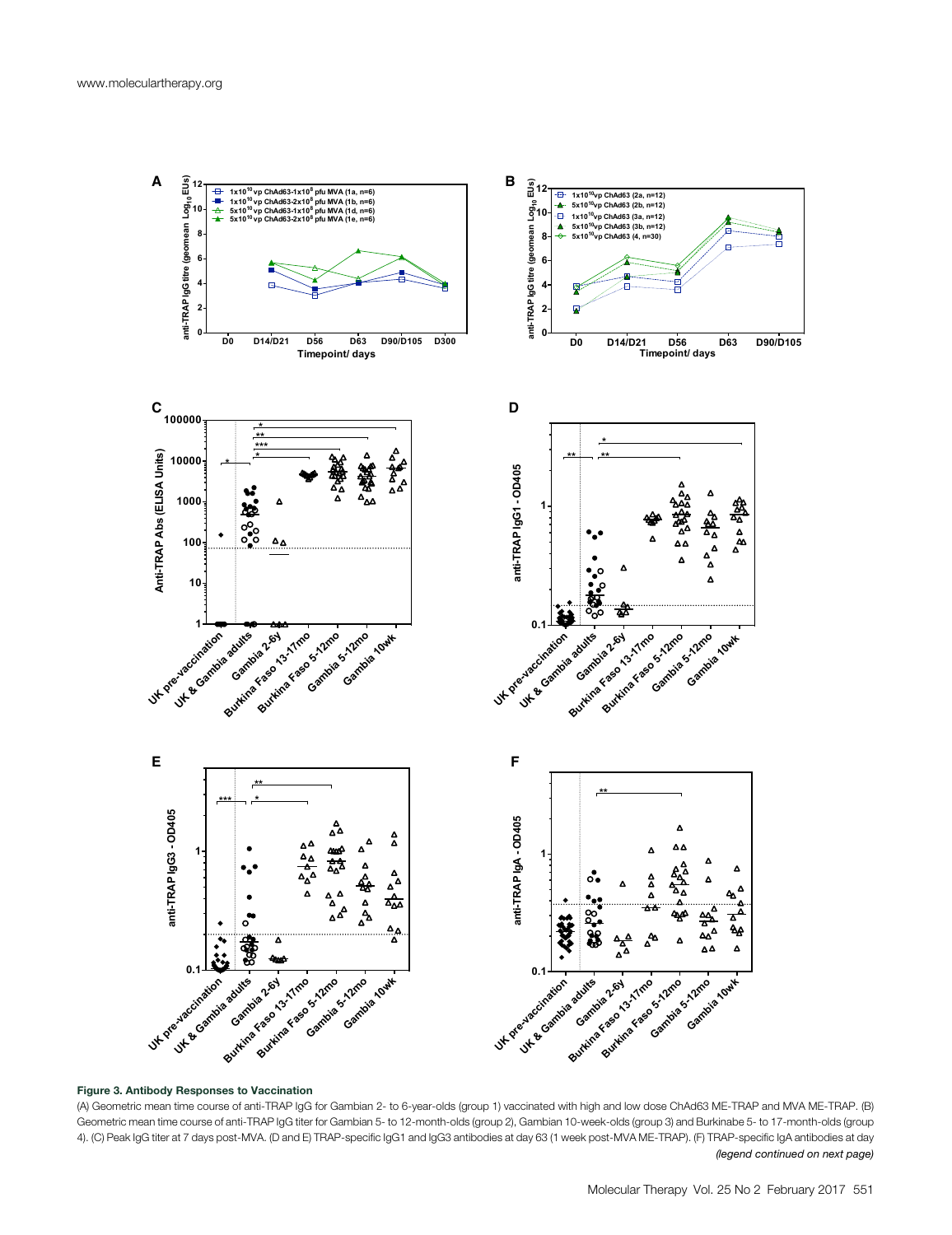Higher ELISpot responses were measured in adults vaccinees compared to pediatric vaccinees using the standard ELISpot readout. However, comparisons of immunogenicity in de-escalating age groups are complex due to differences in body mass and total blood volume of participants receiving similar doses of vaccine. More specifically, variations are observed in the numbers of lymphocytes circulating per milliliter of blood between adults and children and between infants and older children. To address this, we have incorporated the lymphocyte count from the full blood count performed at the same time into the denominator of the units used to report ELISpot responses. Using this approach to take account of the much higher lymphocyte frequencies measured in young children and infants, we have quantified comparable T cell responses between adults, children, and older infants. Responses in 10-week-old infants were almost 3-fold higher compared with adults, indicating that ChAd63 and MVA ME-TRAP T cell immunogenicity is increased and not reduced with administration to young infants.

While T cell responses between the two sites were comparable between 5- to 17month-olds, overall lower responses were measured in Burkina Faso, potentially due to a combined effect of age and differing malaria exposure by site. Malaria-related immunosuppression could lead to reduced vaccine immunogenicity or differences in innate immunity may exist in the early weeks of life in these children. Congruently, malaria transmission in the Gambia is markedly lower than in Burkina Faso,  $37,39,41$  thus these effects would likely be seen in older Gambian children who have had more years of lower level malaria exposure; and in younger infants in Burkina Faso where transmission is higher. $42,43$ 

Higher frequencies of antigen-specific cells per milliliter of blood trafficking through the spleen may increase the likelihood of antigen recognition from antigen-presenting cells following vaccination, giving rise to greater cellular immunity. The level of antigen-specific T cells per milliliter is likely to correlate better with vaccine efficacy than T cells per million PBMC, as the former should correlate better with the rate at which antigen-specific T cells enter the liver, which is the relevant target organ in malaria.

Anti-TRAP IgG titers at the peak time point were, remarkably,  $\sim$ 20-fold higher in the youngest groups of children and infants than those at the same time point post-vaccination in malaria-naive and semi-immune adults. Interestingly, titers in 2- to 6-year-old children were lower than those in adults and younger children or infants, which when assessed in combination with the similar observation in T cell frequencies, suggests vaccination of older children may be less effective at preventing malaria infection. A recent study with these viral vectors expressing TRAP and circumsporozoite protein (CS) in malaria-naive adults, proposed a role for both anti-CS and antiTRAP antibody responses in reducing parasite density during the liver-stage of malaria infection. $33$  This suggests that the additional component of antibody immunogenicity elicited in the youngest age groups here may improve the efficacy of this vaccine regime to a level above that observed in adults undergoing CHMI. In RTS,S/AS01 trials a reduction of anti-CS IgG responses in a comparable group of 6- to 12-week-old infants compared with adults associated with decreased vaccine efficacy.<sup>[44](#page-12-0)</sup> The finding that viralvector-induced antibody levels are not decreased in this age group is therefore very encouraging, because this is the preferred target age group for a malaria vaccine.

Avidity of antibodies measured 7 days after boosting was lower in young infants than in 5- to 12- or 5- to 17-month-olds, although the kinetics of avidity maturation were comparable between these age groups. In the Burkinabe infants, IgG1 avidity was significantly lower than in Gambian infants of the same age, perhaps again due to increased malaria exposure in Burkina Faso. Avidity of IgG antibodies alone has been shown not to be predictive of malaria vaccine efficacy for RTS,S/AS01, however, an association between the change in avidity, as well as IgG titers following the second and third dose were strongly associated with a reduction in the risk of malaria.<sup>[45](#page-12-0)</sup> This suggests that the kinetics of antibody avidity maturation as well as the magnitude of the IgG response contributes to vaccine efficacy. Further work to determine the potential for antibodies induced by this regime to inhibit parasite invasion using in vitro functional assays is underway.

Previous studies have demonstrated a reduction of cellular responses to vaccines in infants with reduced or defective secretion of Th1 cytokines in response to oral polio and protein-in-adjuvant vaccines, such as DTaP.<sup>[10,11,46](#page-10-0)</sup> Similarly, preferential differentiation of B cells into memory cells rather than plasma cells is associated with reduced IgG responses to protein and polysaccharide antigens in infants.<sup>[8,47](#page-10-0)</sup> The preliminary observations reported here demonstrate that replication-deficient viral vectors can elicit immune responses in infants that appear to be superior to those in comparable adult populations. Delivery of antigens by viral vectors may overcome the limitations of the immature infant immune system, which have been shown to limit seroconversion to EPI vaccines.  $48,49$  This is consistent with strong CTL function previously measured following congenital infection with cytomegalovirus and Trypanosoma cruzi, demonstrating that under certain conditions, the immature human immune system is indeed capable of potent CTL activity.<sup>[50,51](#page-12-0)</sup>

In this study, we have assessed the ability of a virally vectored prime boost regime to induce immunity to a protective pre-erythrocytic malaria antigen in two populations with very different malaria endemicities. Furthermore, a novel methodology for more physiological and

<sup>63.</sup> Dashed lines show seropositive threshold (mean + 3 SD of 42 malaria-naive samples tested on each assay). Closed circles UK adults at peak; open circles Gambian adults at peak; open triangles all pediatric groups at peak. All adults boosted with  $2 \times 10^8$  PFU MVA ME-TRAP, all children and infants boosted with  $1 \times 10^8$  PFU MVA ME-TRAP. Medians displayed. All comparisons across groups made using Kruskal-Wallis with Dunn's post-test for multiple comparisons to adult control group. \*p < 0.05.  $*$ p < 0.01,  $**$ p < 0.001,  $**$ p < 0.0001.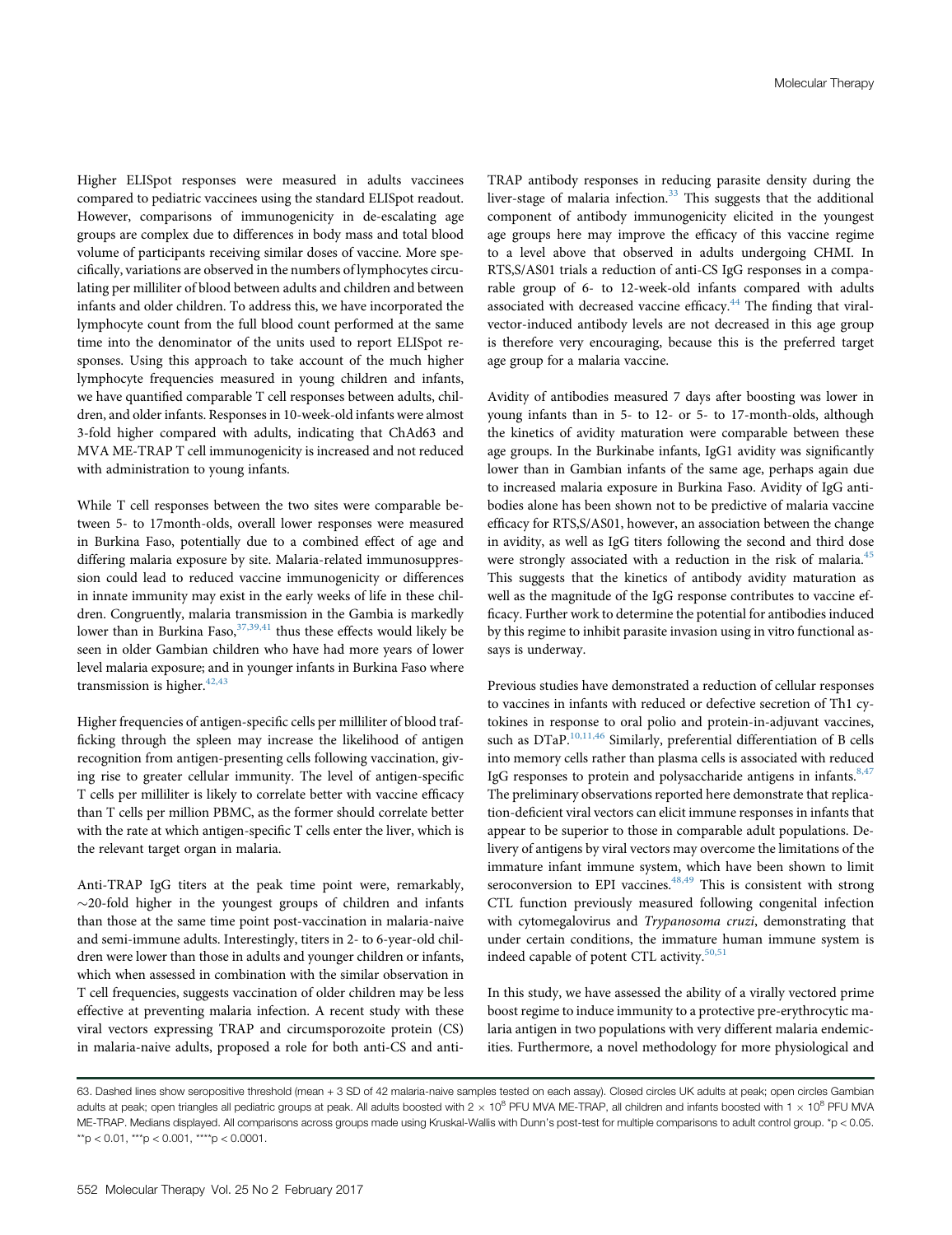<span id="page-6-0"></span>



#### Figure 4. Antibody Avidity and Anti-Vector Neutralizing Antibodies

(A) Avidity of total IgG (B), IgG1 and (C) IgG3 subtypes in Burkinabe and Gambian younger children and infants (groups 2, 3, and 4) and adults (Kruskal-Wallis test with Dunn's post-test for multiple comparisons between all groups). (D) Effect of age at first vaccination on IgG1 antibody avidity after boosting in Burkinabe 5- to 17-month-olds (group 4, Spearman's  $r = 0.47$ , p 0.02). (E) Increase in total IgG avidity between 1 and 7 weeks post boost,  $(p = 0.0015$  for  $5-$  to 12-month-olds, p = 0.0010 for 10-week-olds, Wilcoxon matched pairs for comparisons within groups. Mann Whitney test with post-test for multiple comparisons between groups at comparable time points). (F) Change in total IgG avidity between 1 and 7 weeks post boost, expressed as a ratio for each age group (no significant difference by t test). (G and H) Correlations between group 1 neutralizing antibody titers to the ChAd63 vector and peak antibody titers by ELISA and T cell responses by ELISpot, respectively. Spearman's  $r = 0.06$ , p 0.75 for (G) and  $r = 0.002$ , p 0.99 for (H). Medians displayed. Kruskal-Wallis tests performed with Dunn's post-test for multiple comparisons between all groups. \*p < 0.05. \*\*p < 0.01, \*\*\*p < 0.001, \*\*\*\*p <  $0.0001$ .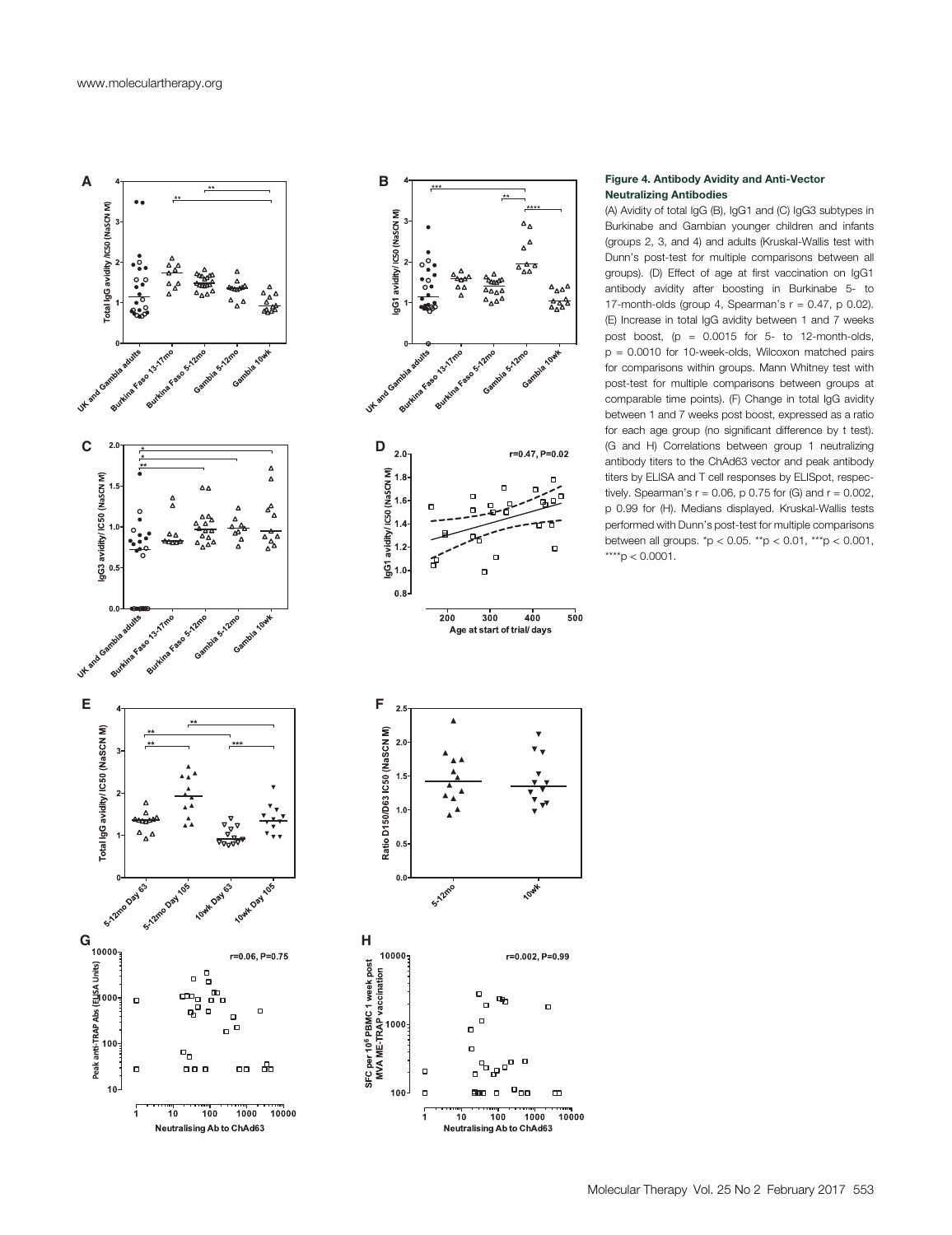robust comparison between adult and pediatric T cell responses was developed and applied across several age de-escalating clinical studies. Our immunogenicity findings combined with the acceptable safety profile observed in these studies $40$  show clear potential utility of this approach for immunization against malaria and other childhood illnesses where either antibodies or cellular immunity are relevant to protection, for example RSV.<sup>[52](#page-12-0)</sup> Further studies are underway to assess optimal regimes for immunization with co-administration of WHO Expanded Program of Immunisation (EPI) vaccines and to determine efficacy against clinical and severe malaria in a cohort of infants and children in a region of high malaria transmission.

# MATERIALS AND METHODS

## **Objectives**

The primary objective of these trials was to evaluate the safety and reactogenicity of the ChAd63 ME-TRAP and MVA ME-TRAP vaccines in malaria-experienced Gambian and Burkinabe children. Secondary objectives were to evaluate the cellular and humoral immunogenicity of the vaccines in two settings of varying seasonal malaria transmission while the tertiary objective was to compare the immunogenicity of the low and high doses of MVA ME-TRAP (Gambian children only).

# Study Setting

The first clinical trial (group 1) took place from December 2010 to December 2011 in the Sukuta field site of Medical Research Council, The Gambia. Sukuta is a peri-urban Gambian village located about 30 km south of the capital Banjul. The Sukuta field site previously served as the base for the phase I trials of ChAd63 MVA ME-TRAP vaccine regimen in adults (18). In this region, malaria transmission is highly seasonal, occurring almost exclusively during the rainy season (July to December) with greatest incidence from September to November. Anopheles gambiae is the principal malaria vector. Previous studies have documented decline in incidence of malaria in The Gambia.<sup>[37,41](#page-11-0)</sup> The second clinical trial (groups 2 and 3) took place in the same setting between September 2011 and March 2013.

The third clinical trial (group 4) took place from December 2012 to September 2013 in Banfora Health District in the Cascades region of South Western Burkina Faso, about 400 km southwest from the capital Ouagadougou. Malaria transmission is stable during the year, with increased levels during the rainy season from May to November, peaking from May to September.<sup>[38](#page-11-0)</sup> A. gambiae is the principal malaria vector. Immunogenicity analyses of group 4 are split into two age groups: 5–12 months and 13–17 months, permitting direct analysis of 5- to 12-month-olds in the Gambia and Burkina Faso.

#### Ethics and Regulatory Approval

An independent Data Safety and Monitoring Board (DSMB) was appointed before the trials began to provide oversight and to review the safety data reports as the trials progressed. Experienced local pediatricians served as local safety monitors (LSM) and, along with the DSMB, reviewed all safety data between dose escalations. In addition, trials were conducted according to ICH Good Clinical Practice guidelines and were monitored by an external organization (Appledown Clinical Research). The Gambian Government/Medical Research Council Joint Ethics Committee, The Gambia Medicines Board, the Burkina Faso Ministry of Health and Institutional Bioethics Committee, the UK Medicines and Healthcare products Regulatory Authority, and Oxford Tropical Research Ethics Committee (OXTREC Numbers: 64-09, 26-11, 41-12) granted approval of the study protocol. All three trials were registered with <https://clinicaltrials.gov> (NCT01373879, NCT01450293, NCT01635647) and the Pan African Clinical Trials Registry [\(www.pactr.org](http://www.pactr.org)) (PACTR201204000362870, PACTR201401000363170, PACTR201208000404131).

## Study Design

We conducted three phase Ib studies. The first study (group 1, aged 2–6 years) in The Gambia was the pediatric arm of a phase Ib single-blind, randomized controlled, dose-escalation study in adults that has been reported previously.<sup>[31,32](#page-11-0)</sup> The second study, also in The Gambia, was a subsequent single-blind randomized controlled, dose-escalation study in children aged 5–12 months (group 2) and 10 weeks (group 3) at vaccination with ChAd63 ME-TRAP. The third study was a phase I open-label safety lead-in group of a larger phase IIb study in Burkina Faso in children aged 5–17 months at first vaccination (group 4). CONSORT diagrams are provided in the [Supple](#page-10-0)[mental Information.](#page-10-0) Protocol S1 (group 1, The Gambia), protocol S2 (groups 2 and 3, The Gambia), protocol S3 (group 4, Burkina Faso), and checklists S1–S3 are given in the supplemental information of the paper reporting the clinical outcomes of these studies. $40$  All vaccinations were intramuscular with group 1 receiving doses in the deltoid region of the arm, while all other groups were vaccinated in the anterolateral thigh. A control group was added to group 1 because of the anticipated high frequency of concurrent diseases in the study age group of 2–6 years and also to aid objective assessment of the relationship of adverse events to vaccination. Human diploid cell rabies vaccine (HDCRV) (Sanofi Pasteur MSD) was chosen as the comparator vaccine because rabies is endemic in The Gambia and anti-rabies vaccines were not readily accessible for pre-exposure prophylaxis; hence, the investigators deemed that giving HDCRV might benefit the study participants. In groups 2 and 3, no-treatment controls were included, but there was no control group in group 4 as the subsequent larger phase II study had a rabies vaccine control arm. For group 1, 36 eligible children were randomized to receive either group 1a: low dose ChAd63 ME-TRAP  $(1 \times 10^{10}$ vp) followed by low dose MVA ME-TRAP  $(1 \times 10^8)$  plaque-forming units [ PFU]); group 1b: low dose ChAd63 ME-TRAP  $(1 \times 10^{10}$ vp) followed by high dose MVA ME-TRAP ( $2 \times 10^8$  PFU); group 1c: control HDCRV 1 mL followed by HDCRV 1 mL; group 1d: high dose ChAd63 ME-TRAP  $(5 \times 10^{10}$ vp) followed by low dose MVA ME-TRAP  $(1 \times 10^8$ PFU); group 1e: high dose ChAd63 ME-TRAP ( $5 \times 10^{10}$ vp) followed by high dose MVA ME-TRAP ( $2 \times 10^8$  PFU); group 1f: Control HDCRV 1 mL followed by HDCRV 1 mL intramuscular (IM). All vaccinations were separated by an 8-week interval.

For groups 2 and 3, 36 eligible children in each group were randomized to receive either group a: low dose ChAd63 ME-TRAP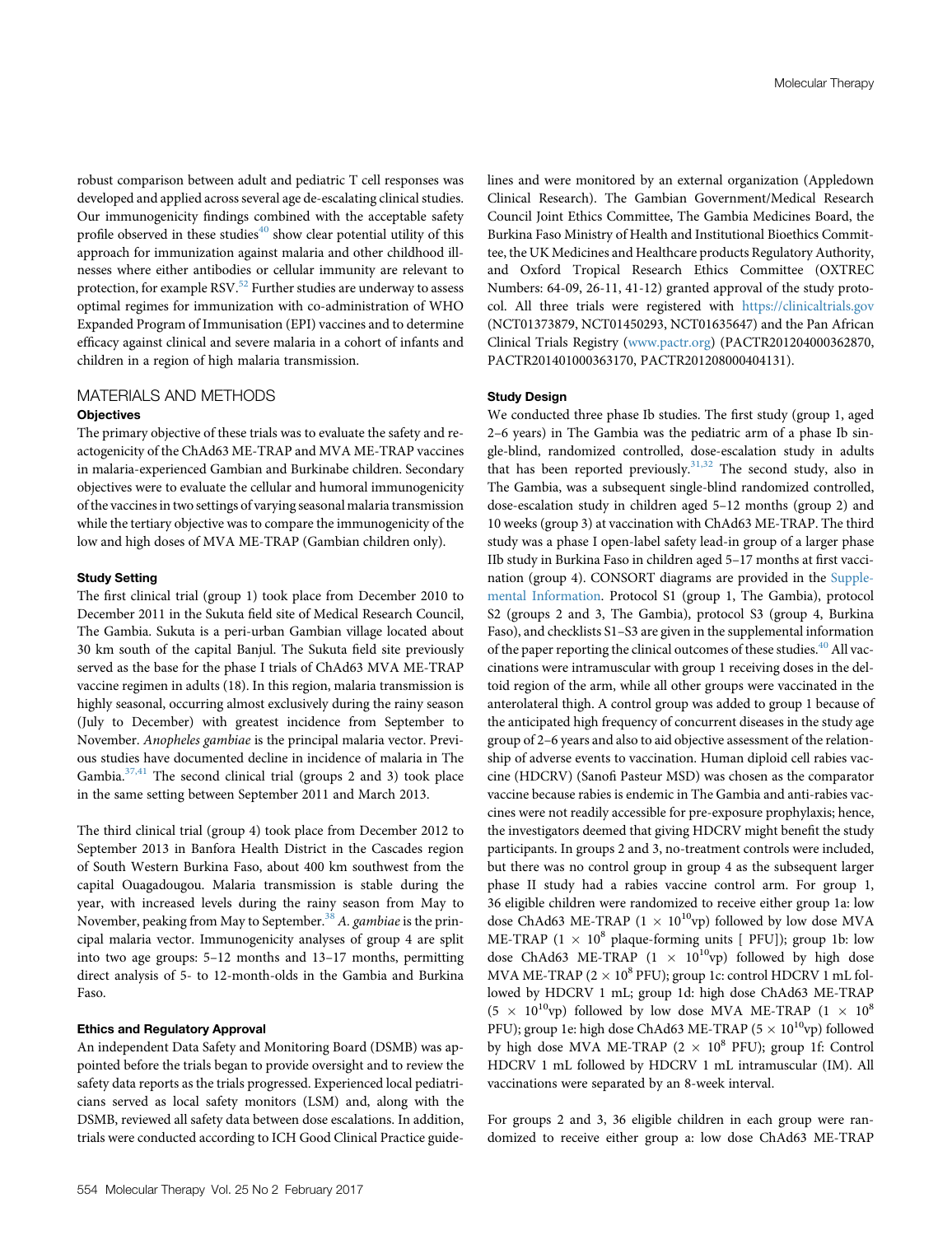$(1 \times 10^{10}$ vp) followed by low dose MVA ME-TRAP  $(1 \times 10^8$  PFU); group b: high dose ChAd63 ME-TRAP ( $5 \times 10^{10}$ vp) followed by low dose MVA ME-TRAP ( $1 \times 10^8$  PFU); group c: no vaccine. For group 4, all children received high dose ChAd63 ME-TRAP ( $5 \times 10^{10}$ vp) followed by low dose MVA ME-TRAP ( $1 \times 10^8$  PFU).

Pediatric groups are compared to malaria naive adult vaccinees in the UK and semi-immune adult vaccinees the Gambia, who all received  $5 \times 10^{10}$  viral particles (vp) ChAd63 ME-TRAP and 2  $\times$   $10^8$  PFU MVA ME-TRAP.

#### Randomization in Groups 1, 2, and 3 and Blinding

An independent statistician at the Centre for Statistics in Medicine, Oxford performed a stratified randomization of participants (stratified by age into two categories and split by the median values of ages of children recruited). The list of eligible children after screening was sent to the statistician who carried out the randomization. The statistician had no knowledge of the participants, except the age, as this was required for the stratification. The children were randomly allocated to six groups in dose-escalated fashion. This was done to determine the tolerable doses as this was the first time ChAd63 and MVA ME-TRAP vaccines were being administered in Gambian children. The investigators and the vaccinators were un-blinded to the group allocations. However, the study children's parents/carers and field workers who conducted post-vaccination assessment of reactogenicity and solicited symptoms were blinded to the group allocations.

#### Sample Size

These phase Ib trials were not powered to detect differences between groups. The sample size was based on general acceptance of this size for initial assessment of safety, tolerability, and immunogenicity of the investigational vaccines in a malaria endemic area and this size balances the need to avoid exposing a large group of study participants to an unknown risk with the need for useful safety and immunogenicity data from an adequate sample size.

## Interventions

The Clinical Biomanufacturing Facility (CBF; University of Oxford, UK) and IDT (Germany) manufactured ChAd63 ME-TRAP and MVA ME-TRAP respectively under Good Manufacturing Practice conditions, respectively as previously described.<sup>[34](#page-11-0)</sup>

#### Blood Processing

Blood samples were stored at room temperature prior to processing, which was completed within 6 hr of venepuncture. PBMC were separated by density centrifugation from heparinized whole blood and resuspended in RPMI containing 10% heat-inactivated, batch-tested, sterile-filtered fetal bovine serum (FBS) previously screened for low reactivity (Labtech International), 1% L-glutamine, and 1% penicillin/streptomycin. Cell counts were performed using trypan blue staining and a microscope according to an established standard operating procedure (SOP) in the lab.

#### Ex Vivo IFN $\gamma$  ELISpot Assays

Ex vivo (18 hr stimulation) ELISpot assays were performed using Multiscreen IP ELISpot plates (Millipore), human IFN $\gamma$  SA-ALP antibody kits (Mabtech), and BCIP NBT-plus chromogenic substrate (Moss Inc.). Cells were cultured in RPMI (Sigma) containing 10% heat-inactivated, sterile-filtered fetal calf serum, previously screened for low reactivity (Labtech International) supplemented with 1% L-glutamine and 1% penicillin/streptomycin. Antigens were tested in duplicate with either 200,000 or 250,000 PBMC added to each well of the ELISpot plate. TRAP peptides were 20 amino acids in length, overlapping by 10 amino acids (NeoBioLab), assayed in six pools of seven to ten peptides at 10 µg/mL. Plates were counted using an AID automated ELISpot counter (AID Diagnostika GmbH, algorithm C), using identical settings for all plates, and counts were adjusted only to remove artifacts. Responses were averaged across duplicate wells, responses in unstimulated (negative control) wells were subtracted from each individual pool, then responses to individual pools were summed for each strain of the TRAP antigen. Responses to the negative control were always  $\langle 142 \text{ SFC}/10^6 \text{ PBMC} \rangle$ , with a median of 18  $SFC/10^6$  PBMC. Pools were considered positive if the response was greater than the median plus  $2$  SDs (59 SFC/ $10^6$ ) of all negative control wells after subtraction of the autologous background. The lower limit of detection for the assay was 28 SFC for ME-TRAP. Staphylococcal enterotoxin B (0.02 µg/mL) and phytohemmagglutinin-L (10 µg/mL) were used as a positive control, whereby responses of >800 SFC/10 $^6$  passed quality control (QC). Reagents and methods were standardized between the two trial sites. Lymphocyte counts per milliliter of blood were taken directly from the hematology breakdown or calculated by multiplying the number of white blood cells per milliliter of blood by the lymphocyte differential percentage. These data were routinely obtained at post-vaccination time points as part of the safety assessments. This value was then multiplied by the number of SFC per million PBMC to produce the number of SFC per milliliter of blood.

#### Flow Cytometry

PBMC were frozen in FBS containing 10% DMSO and stored in the vapor phase of liquid nitrogen. Of the 30 PBMC samples available in group 4, we selected samples where the ELISpot on fresh PBMC at day gave a response over 250 SFC per million PBMC, as responses lower than this would not be detectable by flow cytometry.

Thawing was performed rapidly in a water bath and cells were rested for 2 hr with benzonase at 25  $U/10^6$  PBMC (Novagen) before stimulation overnight at  $37^{\circ}$ C with  $5\%$  CO<sub>2</sub>, either with Staphylococcal enterotoxin B, a pool of 56 peptides at 2 µg/mL spanning the entire length of the TRAP protein from the T9/96 strain of P. falciparum (Neopeptide) or an unstimulated control. Brefeldin A (BD Biosciences) 1 µg/mL and monensin (eBioscience) 1 µg/mL were added after 2 hr into the incubation and left to incubate for a further 16 hr. Cells were then washed in fluorescence-activated cell sorting (FACS) buffer (PBS containing 0.1% bovine serum albumin [BSA] and 0.01% sodium azide and stained for viability with LIVE/DEAD aqua amine reactive dye (Life Technologies) for 20 min at room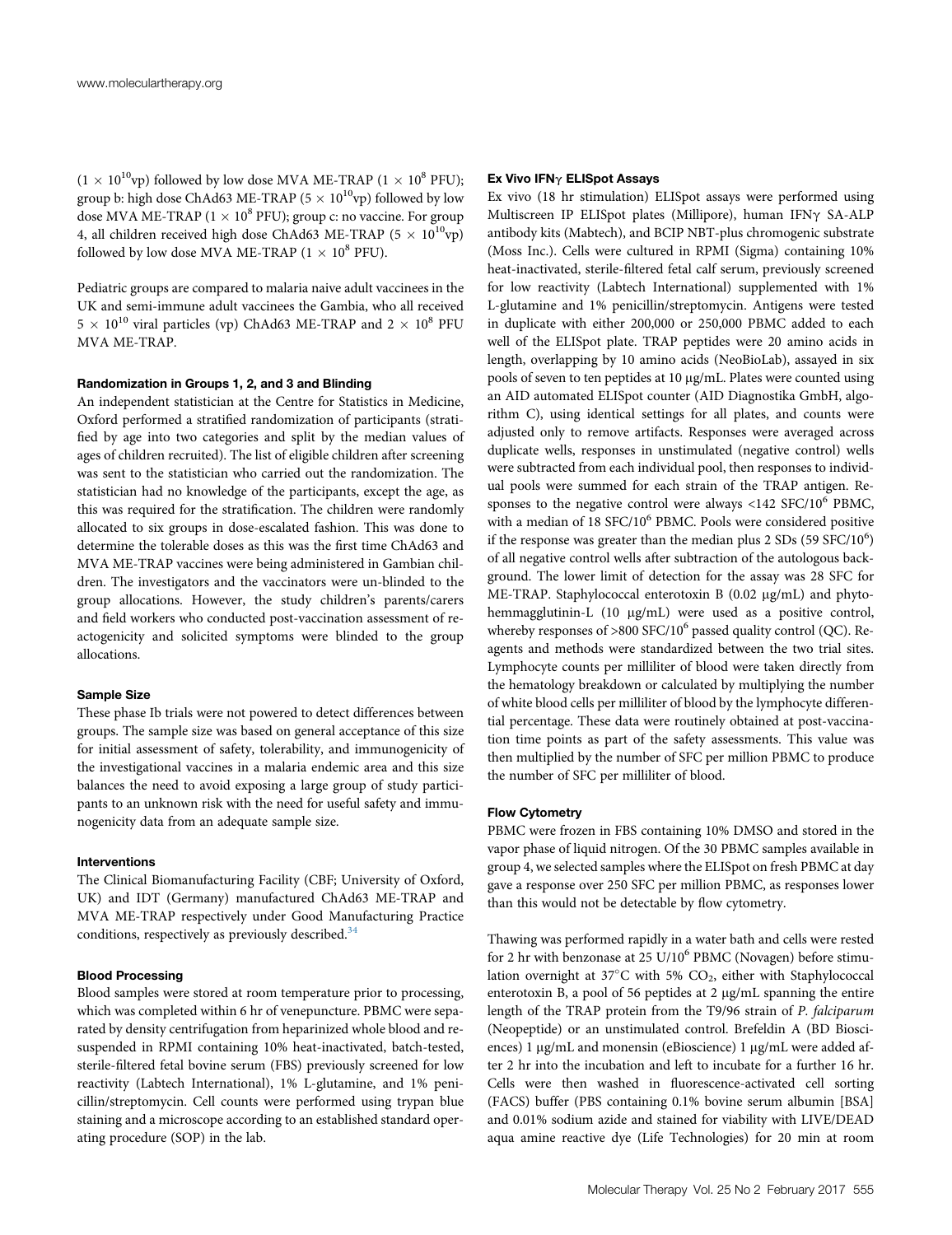temperature in the dark. Cells were then washed in FACS buffer and permeabilized for 20 min with Cytofix/Cytoperm (BD Biosciences) then washed in 1:10 permeabilization buffer (BD Biosciences). A cocktail of antibodies for surface and intracellular staining was added and incubated for 30 min at room temperature in the dark. The antibody cocktail is described in Table S2. Cells were again washed in permeabilization buffer and resuspended in PBS containing 1% paraformaldehyde, prior to acquisition on a BD LSR II on the day of staining. Compensation control beads (OneComp Beads, eBioscience, ArC Amine Reactive Beads, Invitrogen) were stained according to the manufacturer's instructions using the same concentration of antibody used for cells to for compensation between parameters, and unstained cells were used to adjust forward and side scatter photo-multiplier tube voltages.

#### Analysis of Flow Cytometry Data

At least 29,000 live  $CD3<sup>+</sup>$  cells were analyzed per sample. Data were prepared and analyzed using FlowJo v9.6.2 (Treestar) with a hierarchical gating strategy. A sample gating strategy is shown in Figure S2. Responses to peptide were determined after subtraction of the response in the unstimulated control for each sample. Samples where a response to the positive control of >1% cytokine positive  $CD4^+$  or  $CD8^+$  T cells after subtraction of the unstimulated control could not be detected were excluded from the analysis. All samples had a minimum of 31,000  $CD4<sup>+</sup>$  or 8,000  $CD8<sup>+</sup>$  T cells in the parent population, thus the lower limit of detection for the assay was 0.0042% for CD4<sup>+</sup> T cells and 0.022% for  $CD8<sup>+</sup>$  T cells. A response was classified as positive if the response to peptide was greater than the medium control for the corresponding sample. Analysis of polyfunctionality was not undertaken due to low event numbers acquired from small pediatric samples.

#### Anti-vector Neutralizing Antibody Assay

One day prior to performing the assay, GripTite 293 cells (Invitrogen) were seeded in 96-well plates (3  $\times$  10<sup>4</sup> cells/well). Heat inactivated test samples were diluted 4-fold from 1:9 to 1:2,304 in 10% FBS in DMEM and incubated 1:1 with ChAd63 expressing the secreted alkaline phosphatase gene ( $8 \times 10^7$  vp/mL) for 1 hr at 37°C. Serum and virus were then added to 293 cells in a volume of 200 µL in duplicate for 1 hr, after which sample and virus were aspirated and replaced with fresh 10% FB DMEM. A virus-only control was included. After 22–26 hr at 37 $^{\circ}$ C, 50 µL of medium was assayed for SEAP activity using a Phospha-Light TROPIX phosphatase assay (Applied Biosystems) in black assay plates, and luminescence was measured after 45 min on a Thermo-Fisher Varioskan Flash Luminometer. Anti-vector neutralization titers were defined as the dilution of serum showing 50% reduction in SEAP activity, based on observed % inhibition values relative to SEAP activity from virus alone. For trial A, anti-vector antibodies were measured in serum and for trial B plasma was used, however, we have determined that these sample types are equivalent for this assay.

# TRAP-Specific Total IgG ELISA

Standardized ELISAs for TRAP-specific antibodies were conducted as previously described<sup>35</sup>. Briefly, a reference standard of pooled

anti-TRAP antibody positive serum was serially diluted to produce a standard curve, which was included on all plates. The standard sample was assigned a value in arbitrary ELISA units (EUs). The standard curve was then used to convert absorbance values of individual test sera (diluted to fall within the linear range of the curve) into EUs. A "seropositive cut-off" value was calculated using the mean plus three standard deviations of the EU values of 42 serum samples from unvaccinated UK volunteers. For the total IgG standardized ELISA, this cut-off value was 88 EUs.

#### TRAP-Specific Isotype ELISA

Isotype ELISAs were conducted as previously described<sup>[53](#page-12-0)</sup> except plates were coated with 0.5 µg/mL of TRAP antigen in carbonate-bicarbonate coating buffer and left overnight at  $4^{\circ}$ C. Briefly, sera were diluted 1:100 in 0.2% BSA in PBS/Tween-20 (dilution buffer) and added in duplicate to each of six 96-well plates. After 2 hr, plates were washed and one of six secondary antibodies was added to each plate at  $1:1,000$  in dilution buffer, 50  $\mu$ L per well. Secondary antibodies used were: biotin-conjugated mouse anti-human IgG1 Fc (clone HP6070) (Life Technologies); biotin-conjugated mouse anti-human IgG2 Fc (clone HP6002) (Life Technologies); biotin-conjugated mouse anti-human IgG3 (clone HP6050) (Sigma); biotin-conjugated mouse anti-human IgG4 (clone HP6025) (Sigma); alkaline phosphatase-conjugated goat polyclonal anti-human IgA a-chain (Sigma); and biotin-conjugated goat polyclonal anti-human IgM u-chain (Sigma). After 1 hr, plates were washed and 50 uL of ExtrAvidin alkaline phosphatase (Sigma) diluted 1:5,000 in dilution buffer was added to all plates (except IgA, to which only dilution buffer was added). After 30 min, all plates were washed and development buffer was added as for total IgG ELISA. Blank wells and internal development controls were included on each plate.

A "seropositive cut-off" value was calculated for each isotype or subclass using the mean plus 3 SDs of the EU values of 42 serum samples from unvaccinated UK volunteers. Cut-off values were 0.147 (IgG1), 0.166 (IgG2), 0.2002 (IgG3), 0.151 (IgG4), 0.362 (IgM), and 0.374 (IgA).

## TRAP-Specific IgG Avidity ELISA

IgG antibody avidity was assessed by sodium thiocyanate (NaSCN) displacement ELISA. The assays were conducted as for total IgG ELISAs except that sera were individually diluted in dilution buffer to a level calculated to reach an OD405 of 1.0 (using total IgG EUs) and plated at 50 µL/well in 16 wells of a 96-well plate. Plates were incubated for 2 hr at room temperature (RT) before chaotropic agent NaSCN was added in duplicate at increasing concentrations down the plate (0–7 Molar [M]). Plates were incubated for 15 min at RT before washing, incubation with secondary antibody and development as for the total IgG assay. The concentration of NaSCN required to reduce the OD405 to 50% of that without NaSCN ( $= IC_{50}$ ) was used as a measure of avidity. This was calculated from the intercept of the curve for each sample with the line of 50% reduction of the OD405 in the NaSCN-free well for each sample.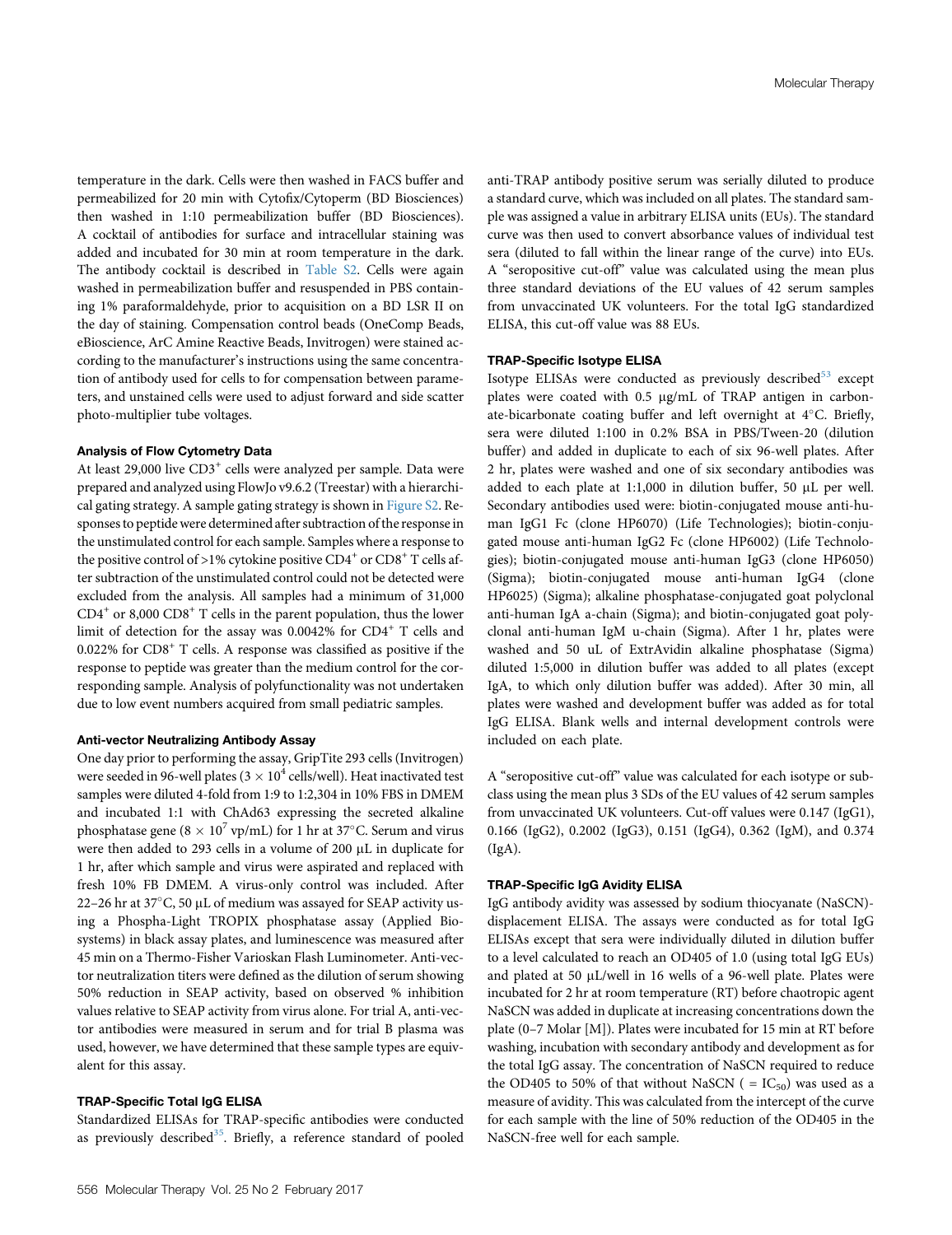<span id="page-10-0"></span>IgG1 and IgG3 avidity was assessed using the same protocol, except that two dilutions were made for each sample to levels calculated to reach an OD405 of 1.0 (using the OD values from the IgG1 and IgG3 ELISAs) and added to two plates, one of which was incubated with anti-IgG1 and the other with anti-IgG3. Secondary antibodies used were the same as used for the Isotype ELISAs.

#### Statistical Methods

Group data display geometric mean or median. Matched pairs analyses were conducted where time points within a group were compared and excludes volunteers with missing data at any time point. UK and Gambian adult data were combined for several ELISpot and ELISA analyses due to no statistically significant differences between the two populations. A Kruskal-Wallis test was used to compare ELISpot and ELISA data in children against the adult control group, with Dunn's multiple comparisons post-test. Kruskal-Wallis tests for comparisons between all groups were also used, with Dunn's multiple comparisons post-test. For statistical analyses, an alpha-level of 0.05 was considered significant and all p values are two-tailed. All analyses were performed in GraphPad Prism, Mac version 6. (GraphPad Software).

# SUPPLEMENTAL INFORMATION

Supplemental Information includes two figures and two tables and can be found with this article online at [http://dx.doi.org/10.1016/j.](http://dx.doi.org/10.1016/j.ymthe.2016.11.003) [ymthe.2016.11.003](http://dx.doi.org/10.1016/j.ymthe.2016.11.003).

#### AUTHOR CONTRIBUTIONS

Study Design, M.O.A., A.B.T., J.B.Y., S.H.H., N.A.A., C.J.A.D., K.L.F., B.K., S.B.S., K.B., A.V.S.H., I.N., and K.J.E.; Project Management and Regulatory Affairs, R.R., N.K.V., O.L., A.M.L., and E.B.I.; Provided Clinical Care to Participants, M.O.A., A.B.T., J.B.Y., and U.J.A.; Immunological Assay Design, C.M.B., G.B., N.J.E., K.L.F., A.V.S.H., I.N., and K.J.E.; Performed Experiments, C.M.B., A.D., G.B., G.S.S., Y.J.J., O.O., N.J.E., C.T., N.O., M.O., J.N.-J., A.D., I.N., K.J.E.; Data Analysis, C.M.B., G.B., N.J.E., I.N., and K.J.E.; Data Interpretation, C.M.B., G.B., A.V.S.H., I.N., and K.J.E.; Preparation of Figures, C.M.B., G.B., and K.J.E.; Manuscript Preparation, M.O.A., C.M.B., G.B., A.V.S.H., and K.J.E.

## CONFLICTS OF INTEREST

The following authors have declared that no conflicts of interest exist: C.M.B., A.D., G.B., G.S.S., Y.J.J., O.O., N.J.E., C.T., N.O., M.O., J.N.-J., A.D., M.A.O., A.B.T., J.B.Y., J.U.A., S.H.H., N.A.A., R.R., C.J.A.D., R.C., N.K.V., O.L., A.M.L. K.L.F., B.K., E.B.I., S.B.S., K.B., I.N., and K.J.E. A.V.S.H. is a named inventor on patent applications on malaria vectored vaccines and immunization regimens. Authors from ReiThera are employees of and/or shareholders in ReiThera, which is developing vectored vaccines for malaria and other diseases.

## ACKNOWLEDGMENTS

For the study in The Gambia, we thank the Gambian National Malaria Control Programme and staff of Sukuta Health Centre for their collaboration; Momodou Cox, Isatou Bah, Victor Kouassi, Pa Saidou

Chaw, Ebrima Touray, Sarjo Sanneh, Lisa Fofana, Jarrai Barrow, Christiana Demba, Sally Savage, Omar Badjie for laboratory support; Maimuna Sowe, Haddy Kanyi for data management; Prof Ousman Nyan for local safety monitoring; Jenny Mueller and Vivat Thomas-Njie from the Clinical Trial Support Office; Dembo Kanteh, Mamkumba Sanneh from the Research Support Office. Ceri Mckenna (Appledown) for external monitoring. We thank the members of the Data Safety Monitoring Board and all the study volunteers. This work was supported by an award from the European and Developing Countries Clinical Trials Partnership (EDCTP) and was performed by the Malaria Vectored Vaccines Consortium (MVVC), a 5-year integrated project funded by the European and Developing Countries Clinical Trials Partnership (EDCTP, grant number IP.2008.31100.001). The European Vaccine Initiative (EVI) is the coordinator of the EDCTP-funded MVVC project. O.L. is executive director of EVI. N.K.V. is an employee of EVI. The work was also supported by the UK National Institute of Health Research through the Oxford Biomedical Research Centre [\(http://oxfordbrc.nihr.ac.uk/\)](http://oxfordbrc.nihr.ac.uk/) (A91301 Adult Vaccine), the Wellcome Trust ([https://www.](https://www.wellcome.ac.uk/) [wellcome.ac.uk/\)](https://www.wellcome.ac.uk/) (084113/Z/07/Z), and the Medical Research Council. This research was supported by the UK Medical Research Council (MRC) and the UK Department for International Development (DFID) under the MRC/DFID Concordat agreement and MC\_UP\_A900/1122 (M.O.A., A.D., Y.J., K.F., B.K., K.B.). Cofunding was also provided by the Swedish International Development Cooperation Agency (Sida), the Austrian Federal Ministry of Science and Research, and Irish Aid. S.H.H. holds a Wellcome Trust research training fellowship (097940/Z/11/Z). The funders had no role in study design, data collection and analysis, decision to publish, or preparation of the manuscript.

#### REFERENCES

- 1. WHO-UNICEF (2014). Global immunization data. [http://www.who.int/](http://www.who.int/immunization/monitoring_surveillance/global_immunization_data.pdf) [immunization/monitoring\\_surveillance/global\\_immunization\\_data.pdf](http://www.who.int/immunization/monitoring_surveillance/global_immunization_data.pdf).
- 2. [Cruz, A., Torrado, E., Carmona, J., Fraga, A.G., Costa, P., Rodrigues, F., Appelberg, R.,](http://refhub.elsevier.com/S1525-0016(16)45386-4/sref2) [Correia-Neves, M., Cooper, A.M., Saraiva, M., et al. \(2015\). BCG vaccination-induced](http://refhub.elsevier.com/S1525-0016(16)45386-4/sref2) [long-lasting control of Mycobacterium tuberculosis correlates with the accumulation](http://refhub.elsevier.com/S1525-0016(16)45386-4/sref2) [of](http://refhub.elsevier.com/S1525-0016(16)45386-4/sref2) [a](http://refhub.elsevier.com/S1525-0016(16)45386-4/sref2) [novel](http://refhub.elsevier.com/S1525-0016(16)45386-4/sref2) [population](http://refhub.elsevier.com/S1525-0016(16)45386-4/sref2) of [CD4](http://refhub.elsevier.com/S1525-0016(16)45386-4/sref2)<sup>+</sup>[IL-17](http://refhub.elsevier.com/S1525-0016(16)45386-4/sref2)<sup>+</sup>[TNF](http://refhub.elsevier.com/S1525-0016(16)45386-4/sref2)<sup>+</sup>[IL-2](http://refhub.elsevier.com/S1525-0016(16)45386-4/sref2)<sup>+</sup> [T cells. Vaccine](http://refhub.elsevier.com/S1525-0016(16)45386-4/sref2) 33, 85-91.
- 3. [Plotkin, S.A. \(2010\). Correlates of protection induced by vaccination. Clin. Vaccine](http://refhub.elsevier.com/S1525-0016(16)45386-4/sref3) [Immunol.](http://refhub.elsevier.com/S1525-0016(16)45386-4/sref3) 17, 1055–1065.
- 4. [Koff, W.C., Burton, D.R., Johnson, P.R., Walker, B.D., King, C.R., Nabel, G.J., Ahmed,](http://refhub.elsevier.com/S1525-0016(16)45386-4/sref4) [R., Bhan, M.K., and Plotkin, S.A. \(2013\). Accelerating next-generation vaccine devel](http://refhub.elsevier.com/S1525-0016(16)45386-4/sref4)[opment for global disease prevention. Science](http://refhub.elsevier.com/S1525-0016(16)45386-4/sref4) 340, 1232910.
- 5. [Welsh, R.M. \(2001\). Assessing CD8 T cell number and dysfunction in the presence of](http://refhub.elsevier.com/S1525-0016(16)45386-4/sref5) [antigen. J. Exp. Med.](http://refhub.elsevier.com/S1525-0016(16)45386-4/sref5) 193, F19–F22.
- 6. [Martinez, X., Regner, M., Kovarik, J., Zarei, S., Hauser, C., Lambert, P.H., Leclerc, C.,](http://refhub.elsevier.com/S1525-0016(16)45386-4/sref6) [and Siegrist, C.A. \(2003\). CD4-independent protective cytotoxic T cells induced in](http://refhub.elsevier.com/S1525-0016(16)45386-4/sref6) [early life by a non-replicative delivery system based on virus-like particles.](http://refhub.elsevier.com/S1525-0016(16)45386-4/sref6) [Virology](http://refhub.elsevier.com/S1525-0016(16)45386-4/sref6) 305, 428–435.
- 7. [Adkins, B., Leclerc, C., and Marshall-Clarke, S. \(2004\). Neonatal adaptive immunity](http://refhub.elsevier.com/S1525-0016(16)45386-4/sref7) [comes of age. Nat. Rev. Immunol.](http://refhub.elsevier.com/S1525-0016(16)45386-4/sref7) 4, 553–564.
- 8. [PrabhuDas, M., Adkins, B., Gans, H., King, C., Levy, O., Ramilo, O., and Siegrist, C.A.](http://refhub.elsevier.com/S1525-0016(16)45386-4/sref8) [\(2011\). Challenges in infant immunity: implications for responses to infection and](http://refhub.elsevier.com/S1525-0016(16)45386-4/sref8) [vaccines. Nat. Immunol.](http://refhub.elsevier.com/S1525-0016(16)45386-4/sref8) 12, 189–194.
- 9. [Siegrist, C.A. \(2001\). Neonatal and early life vaccinology. Vaccine](http://refhub.elsevier.com/S1525-0016(16)45386-4/sref9) 19, 3331–3346.
- 10. [Vekemans, J., Ota, M.O., Wang, E.C., Kidd, M., Borysiewicz, L.K., Whittle, H.,](http://refhub.elsevier.com/S1525-0016(16)45386-4/sref10) [McAdam, K.P., Morgan, G., and Marchant, A. \(2002\). T cell responses to vaccines](http://refhub.elsevier.com/S1525-0016(16)45386-4/sref10)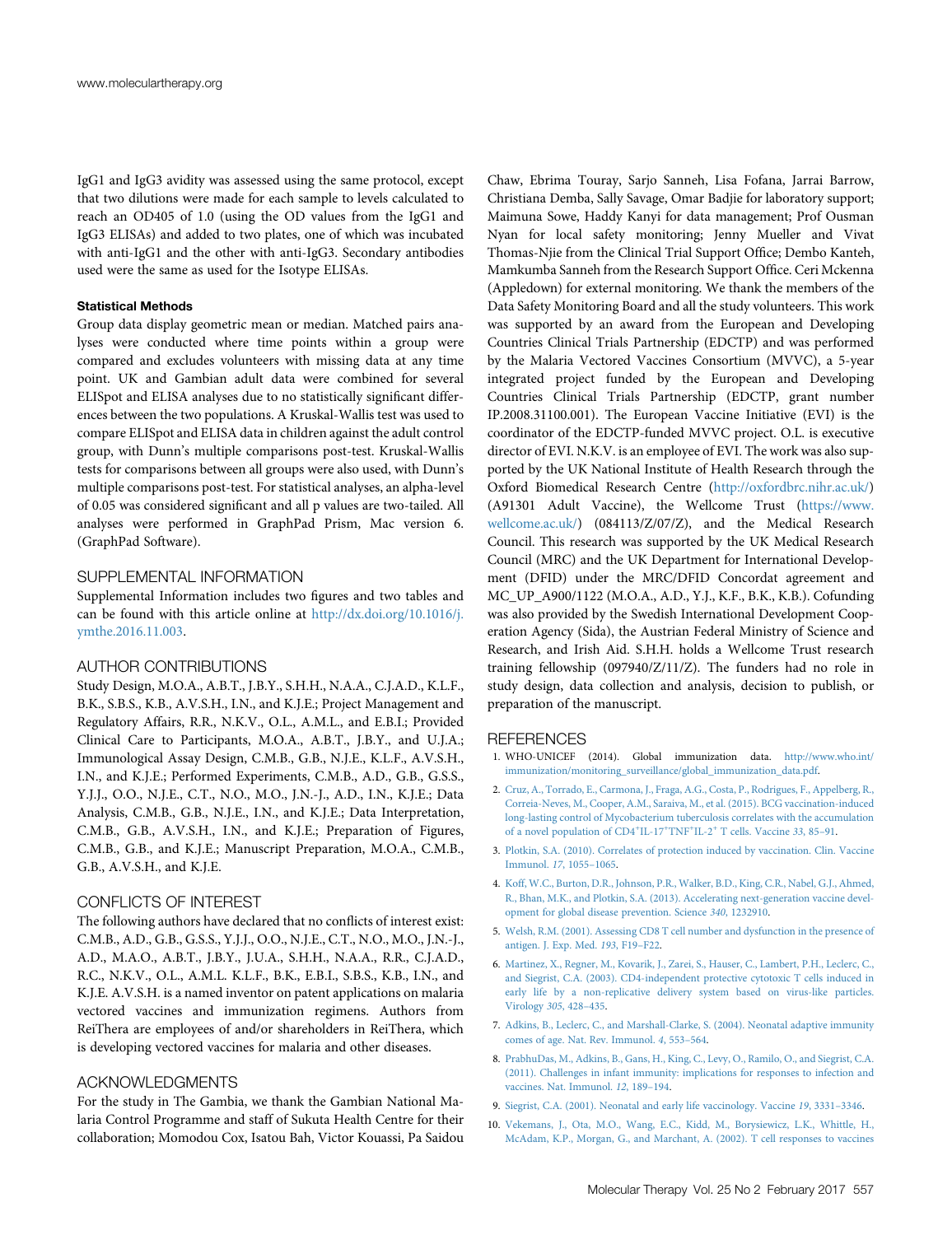<span id="page-11-0"></span>[in infants: defective IFNgamma production after oral polio vaccination. Clin. Exp.](http://refhub.elsevier.com/S1525-0016(16)45386-4/sref10) [Immunol.](http://refhub.elsevier.com/S1525-0016(16)45386-4/sref10) 127, 495–498.

- 11. [Rowe, J., Macaubas, C., Monger, T.M., Holt, B.J., Harvey, J., Poolman, J.T., Sly, P.D.,](http://refhub.elsevier.com/S1525-0016(16)45386-4/sref11) and Holt, P.G. (2000). Antigen-specifi[c responses to diphtheria-tetanus-acellular](http://refhub.elsevier.com/S1525-0016(16)45386-4/sref11) [pertussis vaccine in human infants are initially Th2 polarized. Infect. Immun.](http://refhub.elsevier.com/S1525-0016(16)45386-4/sref11) 68, [3873](http://refhub.elsevier.com/S1525-0016(16)45386-4/sref11)–3877.
- 12. [WHO \(2013\). World Malaria Report 2013 \(Geneva: World Health Organisation\)](http://refhub.elsevier.com/S1525-0016(16)45386-4/sref12).
- 13. [Bojang, K.A., Milligan, P.J., Pinder, M., Vigneron, L., Alloueche, A., Kester, K.E.,](http://refhub.elsevier.com/S1525-0016(16)45386-4/sref13) [Ballou, W.R., Conway, D.J., Reece, W.H., Gothard, P., et al.; RTS, S Malaria](http://refhub.elsevier.com/S1525-0016(16)45386-4/sref13) Vaccine Trial Team (2001). Effi[cacy of RTS,S/AS02 malaria vaccine against](http://refhub.elsevier.com/S1525-0016(16)45386-4/sref13) [Plasmodium falciparum infection in semi-immune adult men in The Gambia: a rand](http://refhub.elsevier.com/S1525-0016(16)45386-4/sref13)[omised trial. Lancet](http://refhub.elsevier.com/S1525-0016(16)45386-4/sref13) 358, 1927–1934.
- 14. [Kester, K.E., McKinney, D.A., Tornieporth, N., Ockenhouse, C.F., Heppner, D.G.,](http://refhub.elsevier.com/S1525-0016(16)45386-4/sref14) [Hall, T., Krzych, U., Delchambre, M., Voss, G., Dowler, M.G., et al.; RTS,S Malaria](http://refhub.elsevier.com/S1525-0016(16)45386-4/sref14) Vaccine Evaluation Group (2001). Effi[cacy of recombinant circumsporozoite protein](http://refhub.elsevier.com/S1525-0016(16)45386-4/sref14) [vaccine regimens against experimental Plasmodium falciparum malaria. J. Infect. Dis.](http://refhub.elsevier.com/S1525-0016(16)45386-4/sref14) 183[, 640](http://refhub.elsevier.com/S1525-0016(16)45386-4/sref14)–647.
- 15. [Agnandji, S.T., Lell, B., Fernandes, J.F., Abossolo, B.P., Methogo, B.G., Kabwende,](http://refhub.elsevier.com/S1525-0016(16)45386-4/sref15) [A.L., Adegnika, A.A., Mordmüller, B., Issifou, S., Kremsner, P.G., et al.; RTS,S](http://refhub.elsevier.com/S1525-0016(16)45386-4/sref15) [Clinical Trials Partnership \(2012\). A phase 3 trial of RTS,S/AS01 malaria vaccine](http://refhub.elsevier.com/S1525-0016(16)45386-4/sref15) [in African infants. N. Engl. J. Med.](http://refhub.elsevier.com/S1525-0016(16)45386-4/sref15) 367, 2284–2295.
- 16. [RTS,S Clinical Trials Partnership \(2015\). Ef](http://refhub.elsevier.com/S1525-0016(16)45386-4/sref16)ficacy and safety of RTS,S/AS01 malaria [vaccine with or without a booster dose in infants and children in Africa:](http://refhub.elsevier.com/S1525-0016(16)45386-4/sref16) final results [of a phase 3, individually randomised, controlled trial. Lancet](http://refhub.elsevier.com/S1525-0016(16)45386-4/sref16) 386, 31–45.
- 17. [Moorthy, V.S., Newman, R.D., and Okwo-Bele, J.M. \(2013\). Malaria vaccine technol](http://refhub.elsevier.com/S1525-0016(16)45386-4/sref17)[ogy roadmap. Lancet](http://refhub.elsevier.com/S1525-0016(16)45386-4/sref17) 382, 1700–1701.
- 18. Malaria Vaccine Funders Group (2013). Malaria vaccine technology roadmap. [http://](http://www.who.int/immunization/topics/malaria/vaccine_roadmap/TRM_update_nov13.pdf?ua=1) [www.who.int/immunization/topics/malaria/vaccine\\_roadmap/TRM\\_update\\_nov13.](http://www.who.int/immunization/topics/malaria/vaccine_roadmap/TRM_update_nov13.pdf?ua=1) [pdf?ua=1](http://www.who.int/immunization/topics/malaria/vaccine_roadmap/TRM_update_nov13.pdf?ua=1).
- 19. [Yoshida, N., Potocnjak, P., Nussenzweig, V., and Nussenzweig, R.S. \(1981\).](http://refhub.elsevier.com/S1525-0016(16)45386-4/sref19) [Biosynthesis of Pb44, the protective antigen of sporozoites of Plasmodium berghei.](http://refhub.elsevier.com/S1525-0016(16)45386-4/sref19) [J. Exp. Med.](http://refhub.elsevier.com/S1525-0016(16)45386-4/sref19) 154, 1225–1236.
- 20. [Ndungu, F.M., Mwacharo, J., Kimani, D., Kai, O., Moris, P., Jongert, E., Vekemans, J.,](http://refhub.elsevier.com/S1525-0016(16)45386-4/sref20) [Olotu, A., and Bejon, P. \(2012\). A statistical interaction between circumsporozoite](http://refhub.elsevier.com/S1525-0016(16)45386-4/sref20) protein-specifi[c T cell and antibody responses and risk of clinical malaria episodes](http://refhub.elsevier.com/S1525-0016(16)45386-4/sref20) [following vaccination with RTS,S/AS01E. PLoS ONE](http://refhub.elsevier.com/S1525-0016(16)45386-4/sref20) 7, e52870.
- 21. White, M.T., Bejon, P., Olotu, A., Griffi[n, J.T., Riley, E.M., Kester, K.E., Ockenhouse,](http://refhub.elsevier.com/S1525-0016(16)45386-4/sref21) [C.F., and Ghani, A.C. \(2013\). The relationship between RTS,S vaccine-induced anti](http://refhub.elsevier.com/S1525-0016(16)45386-4/sref21)[bodies,](http://refhub.elsevier.com/S1525-0016(16)45386-4/sref21) [CD4](http://refhub.elsevier.com/S1525-0016(16)45386-4/sref21)<sup>+</sup> [T cell responses and protection against Plasmodium falciparum infec](http://refhub.elsevier.com/S1525-0016(16)45386-4/sref21)[tion. PLoS ONE](http://refhub.elsevier.com/S1525-0016(16)45386-4/sref21) 8, e61395.
- 22. [Lumsden, J.M., Schwenk, R.J., Rein, L.E., Moris, P., Janssens, M., Ofori-Anyinam, O.,](http://refhub.elsevier.com/S1525-0016(16)45386-4/sref22) [Cohen, J., Kester, K.E., Heppner, D.G., and Krzych, U. \(2011\). Protective immunity](http://refhub.elsevier.com/S1525-0016(16)45386-4/sref22) [induced with the RTS,S/AS vaccine is associated with IL-2 and TNF-](http://refhub.elsevier.com/S1525-0016(16)45386-4/sref22)a producing [effector and central memory CD4 T cells. PLoS ONE](http://refhub.elsevier.com/S1525-0016(16)45386-4/sref22) 6, e20775.
- 23. [Agnandji, S.T., Lell, B., Soulanoudjingar, S.S., Fernandes, J.F., Abossolo, B.P.,](http://refhub.elsevier.com/S1525-0016(16)45386-4/sref23) [Conzelmann, C., Methogo, B.G., Doucka, Y., Flamen, A., Mordmüller, B., et al.;](http://refhub.elsevier.com/S1525-0016(16)45386-4/sref23) [RTS,S Clinical Trials Partnership \(2011\). First results of phase 3 trial of](http://refhub.elsevier.com/S1525-0016(16)45386-4/sref23) [RTS,S/AS01 malaria vaccine in African children. N. Engl. J. Med.](http://refhub.elsevier.com/S1525-0016(16)45386-4/sref23) 365, 1863–1875.
- 24. [Chattopadhyay, R., de la Vega, P., Paik, S.H., Murata, Y., Ferguson, E.W., Richie, T.L.,](http://refhub.elsevier.com/S1525-0016(16)45386-4/sref24) [and Ooi, G.T. \(2011\). Early transcriptional responses of HepG2-A16 liver cells to](http://refhub.elsevier.com/S1525-0016(16)45386-4/sref24) [infection by Plasmodium falciparum sporozoites. J. Biol. Chem.](http://refhub.elsevier.com/S1525-0016(16)45386-4/sref24) 286, 26396–26405.
- 25. [Cheng, Q., Lawrence, G., Reed, C., Stowers, A., Ranford-Cartwright, L., Creasey, A.,](http://refhub.elsevier.com/S1525-0016(16)45386-4/sref25) [Carter, R., and Saul, A. \(1997\). Measurement of Plasmodium falciparum growth rates](http://refhub.elsevier.com/S1525-0016(16)45386-4/sref25) [in vivo: a test of malaria vaccines. Am. J. Trop. Med. Hyg.](http://refhub.elsevier.com/S1525-0016(16)45386-4/sref25) 57, 495–500.
- 26. [Rickman, L.S., Jones, T.R., Long, G.W., Paparello, S., Schneider, I., Paul, C.F.,](http://refhub.elsevier.com/S1525-0016(16)45386-4/sref26) [Beaudoin, R.L., and Hoffman, S.L. \(1990\). Plasmodium falciparum-infected](http://refhub.elsevier.com/S1525-0016(16)45386-4/sref26) [Anopheles stephensi inconsistently transmit malaria to humans. Am. J. Trop. Med.](http://refhub.elsevier.com/S1525-0016(16)45386-4/sref26) Hyg. 43[, 441](http://refhub.elsevier.com/S1525-0016(16)45386-4/sref26)–445.
- 27. [Murphy, J.R., Baqar, S., Davis, J.R., Herrington, D.A., and Clyde, D.F. \(1989\).](http://refhub.elsevier.com/S1525-0016(16)45386-4/sref27) [Evidence for a 6.5-day minimum exoerythrocytic cycle for Plasmodium falciparum](http://refhub.elsevier.com/S1525-0016(16)45386-4/sref27) in humans and confi[rmation that immunization with a synthetic peptide representa](http://refhub.elsevier.com/S1525-0016(16)45386-4/sref27)[tive of a region of the circumsporozoite protein retards infection. J. Clin. Microbiol.](http://refhub.elsevier.com/S1525-0016(16)45386-4/sref27) 27[, 1434](http://refhub.elsevier.com/S1525-0016(16)45386-4/sref27)–1437.
- 28. Hill, A.V., Reyes-Sandoval, A., O'[Hara, G., Ewer, K., Lawrie, A., Goodman, A.,](http://refhub.elsevier.com/S1525-0016(16)45386-4/sref28) [Nicosia, A., Folgori, A., Colloca, S., Cortese, R., et al. \(2010\). Prime-boost vectored](http://refhub.elsevier.com/S1525-0016(16)45386-4/sref28) [malaria vaccines: progress and prospects. Hum. Vaccin.](http://refhub.elsevier.com/S1525-0016(16)45386-4/sref28) 6, 78–83.
- 29. [McConkey, S.J., Reece, W.H., Moorthy, V.S., Webster, D., Dunachie, S., Butcher, G.,](http://refhub.elsevier.com/S1525-0016(16)45386-4/sref29) [Vuola, J.M., Blanchard, T.J., Gothard, P., Watkins, K., et al. \(2003\). Enhanced T-cell](http://refhub.elsevier.com/S1525-0016(16)45386-4/sref29) [immunogenicity of plasmid DNA vaccines boosted by recombinant modi](http://refhub.elsevier.com/S1525-0016(16)45386-4/sref29)fied [vaccinia virus Ankara in humans. Nat. Med.](http://refhub.elsevier.com/S1525-0016(16)45386-4/sref29) 9, 729–735.
- 30. O'[Hara, G.A., Duncan, C.J., Ewer, K.J., Collins, K.A., Elias, S.C., Halstead, F.D.,](http://refhub.elsevier.com/S1525-0016(16)45386-4/sref30) [Goodman, A.L., Edwards, N.J., Reyes-Sandoval, A., Bird, P., et al. \(2012\). Clinical](http://refhub.elsevier.com/S1525-0016(16)45386-4/sref30) [assessment of a recombinant simian adenovirus ChAd63: a potent new vaccine vec](http://refhub.elsevier.com/S1525-0016(16)45386-4/sref30)[tor. J. Infect. Dis.](http://refhub.elsevier.com/S1525-0016(16)45386-4/sref30) 205, 772–781.
- 31. [Ogwang, C., Afolabi, M., Kimani, D., Jagne, Y.J., Sheehy, S.H., Bliss, C.M., Duncan,](http://refhub.elsevier.com/S1525-0016(16)45386-4/sref31) [C.J., Collins, K.A., Garcia Knight, M.A., Kimani, E., et al. \(2013\). Safety and immu](http://refhub.elsevier.com/S1525-0016(16)45386-4/sref31)[nogenicity of heterologous prime-boost immunisation with Plasmodium falciparum](http://refhub.elsevier.com/S1525-0016(16)45386-4/sref31) [malaria candidate vaccines, ChAd63 ME-TRAP and MVA ME-TRAP, in healthy](http://refhub.elsevier.com/S1525-0016(16)45386-4/sref31) [Gambian and Kenyan adults. PLoS ONE](http://refhub.elsevier.com/S1525-0016(16)45386-4/sref31) 8, e57726.
- 32. [Kimani, D., Jagne, Y.J., Cox, M., Kimani, E., Bliss, C.M., Gitau, E., Ogwang, C.,](http://refhub.elsevier.com/S1525-0016(16)45386-4/sref32) [Afolabi, M.O., Bowyer, G., Collins, K.A., et al. \(2014\). Translating the immunoge](http://refhub.elsevier.com/S1525-0016(16)45386-4/sref32)[nicity of prime-boost immunization with ChAd63 and MVA ME-TRAP from ma](http://refhub.elsevier.com/S1525-0016(16)45386-4/sref32)[laria naive to malaria-endemic populations. Mol. Ther.](http://refhub.elsevier.com/S1525-0016(16)45386-4/sref32) 22, 1992–2003.
- 33. [Hodgson, S.H., Ewer, K.J., Bliss, C.M., Edwards, N.J., Rampling, T., Anagnostou,](http://refhub.elsevier.com/S1525-0016(16)45386-4/sref33) [N.A., de Barra, E., Havelock, T., Bowyer, G., Poulton, I.D., et al. \(2015\). Evaluation](http://refhub.elsevier.com/S1525-0016(16)45386-4/sref33) of the effi[cacy of ChAd63-MVA vectored vaccines expressing circumsporozoite pro](http://refhub.elsevier.com/S1525-0016(16)45386-4/sref33)[tein and ME-TRAP against controlled human malaria infection in malaria-naive in](http://refhub.elsevier.com/S1525-0016(16)45386-4/sref33)[dividuals. J. Infect. Dis.](http://refhub.elsevier.com/S1525-0016(16)45386-4/sref33) 211, 1076–1086.
- 34. Ewer, K.J., O'[Hara, G.A., Duncan, C.J., Collins, K.A., Sheehy, S.H., Reyes-Sandoval,](http://refhub.elsevier.com/S1525-0016(16)45386-4/sref34) [A., Goodman, A.L., Edwards, N.J., Elias, S.C., Halstead, F.D., et al. \(2013\).](http://refhub.elsevier.com/S1525-0016(16)45386-4/sref34) [Protective CD8+ T-cell immunity to human malaria induced by chimpanzee adeno](http://refhub.elsevier.com/S1525-0016(16)45386-4/sref34)[virus-MVA immunisation. Nat. Commun.](http://refhub.elsevier.com/S1525-0016(16)45386-4/sref34) 4, 2836.
- 35. [Ogwang, C., Kimani, D., Edwards, N.J., Roberts, R., Mwacharo, J., Bowyer, G., Bliss,](http://refhub.elsevier.com/S1525-0016(16)45386-4/sref35) [C., Hodgson, S.H., Njuguna, P., Viebig, N.K., et al.; MVVC Group \(2015\). Prime](http://refhub.elsevier.com/S1525-0016(16)45386-4/sref35)[boost vaccination with chimpanzee adenovirus and modi](http://refhub.elsevier.com/S1525-0016(16)45386-4/sref35)fied vaccinia Ankara encod[ing TRAP provides partial protection against Plasmodium falciparum infection in](http://refhub.elsevier.com/S1525-0016(16)45386-4/sref35) [Kenyan adults. Sci. Transl. Med.](http://refhub.elsevier.com/S1525-0016(16)45386-4/sref35) 7, 286re5.
- 36. [Shearer, W.T., Rosenblatt, H.M., Gelman, R.S., Oyomopito, R., Plaeger, S., Stiehm,](http://refhub.elsevier.com/S1525-0016(16)45386-4/sref36) [E.R., Wara, D.W., Douglas, S.D., Luzuriaga, K., McFarland, E.J., et al.; Pediatric](http://refhub.elsevier.com/S1525-0016(16)45386-4/sref36) [AIDS Clinical Trials Group \(2003\). Lymphocyte subsets in healthy children from](http://refhub.elsevier.com/S1525-0016(16)45386-4/sref36) [birth through 18 years of age: the Pediatric AIDS Clinical Trials Group P1009 study.](http://refhub.elsevier.com/S1525-0016(16)45386-4/sref36) [J. Allergy Clin. Immunol.](http://refhub.elsevier.com/S1525-0016(16)45386-4/sref36) 112, 973–980.
- 37. [Ceesay, S.J., Casals-Pascual, C., Erskine, J., Anya, S.E., Duah, N.O., Fulford, A.J.,](http://refhub.elsevier.com/S1525-0016(16)45386-4/sref37) [Sesay, S.S., Abubakar, I., Dunyo, S., Sey, O., et al. \(2008\). Changes in malaria indices](http://refhub.elsevier.com/S1525-0016(16)45386-4/sref37) [between 1999 and 2007 in The Gambia: a retrospective analysis. Lancet](http://refhub.elsevier.com/S1525-0016(16)45386-4/sref37) 372, 1545– [1554.](http://refhub.elsevier.com/S1525-0016(16)45386-4/sref37)
- 38. [Tiono, A.B., Kangoye, D.T., Rehman, A.M., Kargougou, D.G., Kaboré, Y., Diarra, A.,](http://refhub.elsevier.com/S1525-0016(16)45386-4/sref38) [Ouedraogo, E., Nébié, I., Ouédraogo, A., Okech, B., et al. \(2014\). Malaria incidence in](http://refhub.elsevier.com/S1525-0016(16)45386-4/sref38) [children in South-West Burkina Faso: comparison of active and passive case detec](http://refhub.elsevier.com/S1525-0016(16)45386-4/sref38)[tion methods. PLoS ONE](http://refhub.elsevier.com/S1525-0016(16)45386-4/sref38) 9, e86936.
- 39. [Ouédraogo, A., Tiono, A.B., Diarra, A., Sanon, S., Yaro, J.B., Ouedraogo, E.,](http://refhub.elsevier.com/S1525-0016(16)45386-4/sref39) [Bougouma, E.C., Soulama, I., Gansané, A., Ouedraogo, A., et al. \(2013\). Malaria](http://refhub.elsevier.com/S1525-0016(16)45386-4/sref39) [morbidity in high and seasonal malaria transmission area of Burkina Faso. PLoS](http://refhub.elsevier.com/S1525-0016(16)45386-4/sref39) ONE 8[, e50036.](http://refhub.elsevier.com/S1525-0016(16)45386-4/sref39)
- 40. [Afolabi, M.O., Tiono, A.B., Adetifa, U.J., Yaro, J.B., Drammeh, A., Nébié, I., Bliss, C.,](http://refhub.elsevier.com/S1525-0016(16)45386-4/sref40) [Hodgson, S.H., Anagnostou, N.A., Sanou, G.S., et al. \(2016\). Safety and](http://refhub.elsevier.com/S1525-0016(16)45386-4/sref40) [Immunogenicity of ChAd63 and MVA ME-TRAP in West African children and in](http://refhub.elsevier.com/S1525-0016(16)45386-4/sref40)[fants. Mol. Ther.](http://refhub.elsevier.com/S1525-0016(16)45386-4/sref40) 24, 1470–1477.
- 41. [Ceesay, S.J., Casals-Pascual, C., Nwakanma, D.C., Walther, M., Gomez-Escobar, N.,](http://refhub.elsevier.com/S1525-0016(16)45386-4/sref41) [Fulford, A.J., Takem, E.N., Nogaro, S., Bojang, K.A., Corrah, T., et al. \(2010\).](http://refhub.elsevier.com/S1525-0016(16)45386-4/sref41) [Continued decline of malaria in The Gambia with implications for elimination.](http://refhub.elsevier.com/S1525-0016(16)45386-4/sref41) [PLoS ONE](http://refhub.elsevier.com/S1525-0016(16)45386-4/sref41) 5, e12242.
- 42. [Ho, M., Webster, H.K., Looareesuwan, S., Supanaranond, W., Phillips, R.E.,](http://refhub.elsevier.com/S1525-0016(16)45386-4/sref42) [Chanthavanich, P., and Warrell, D.A. \(1986\). Antigen-speci](http://refhub.elsevier.com/S1525-0016(16)45386-4/sref42)fic immunosuppression [in human malaria due to Plasmodium falciparum. J. Infect. Dis.](http://refhub.elsevier.com/S1525-0016(16)45386-4/sref42) 153, 763–771.